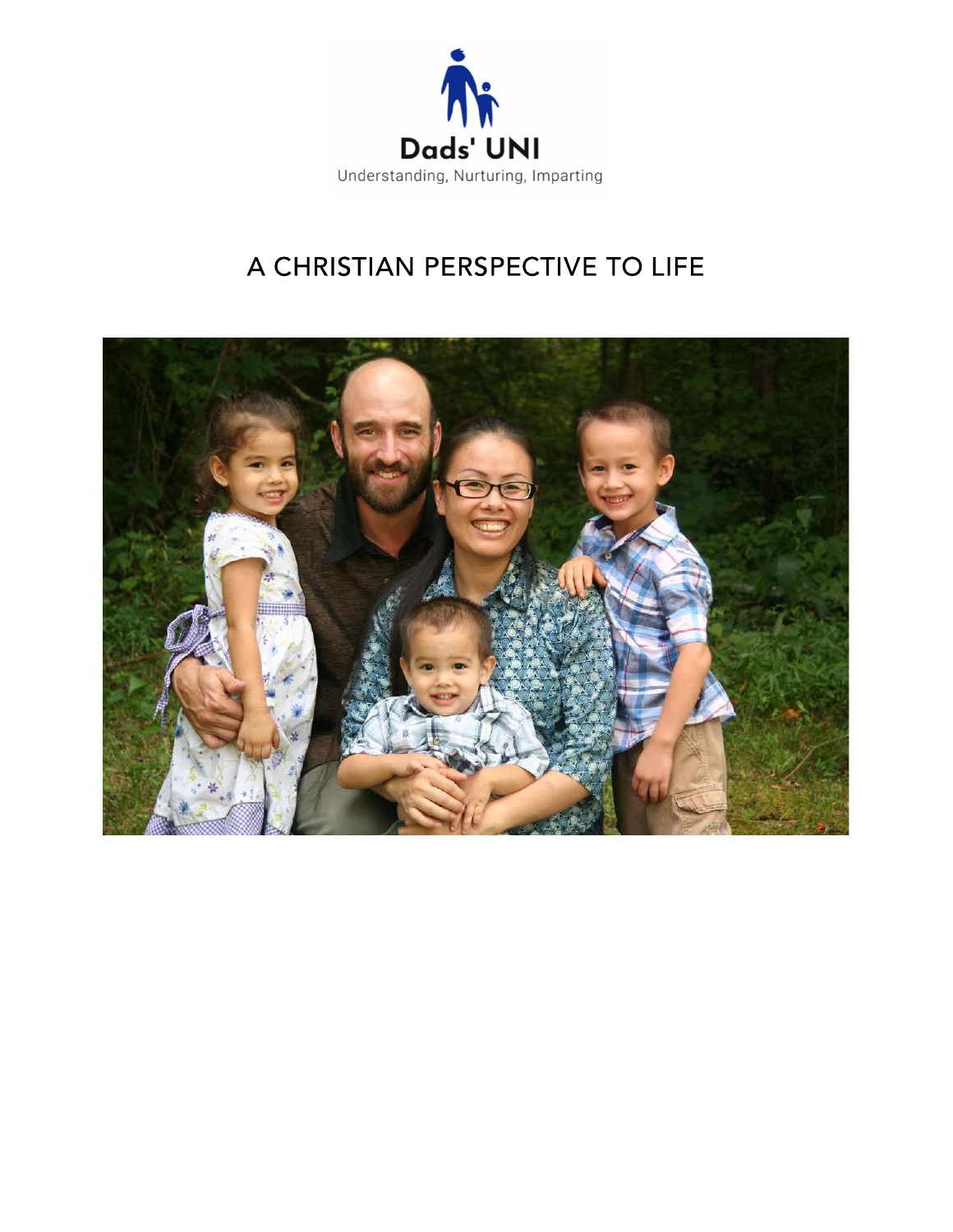# Contents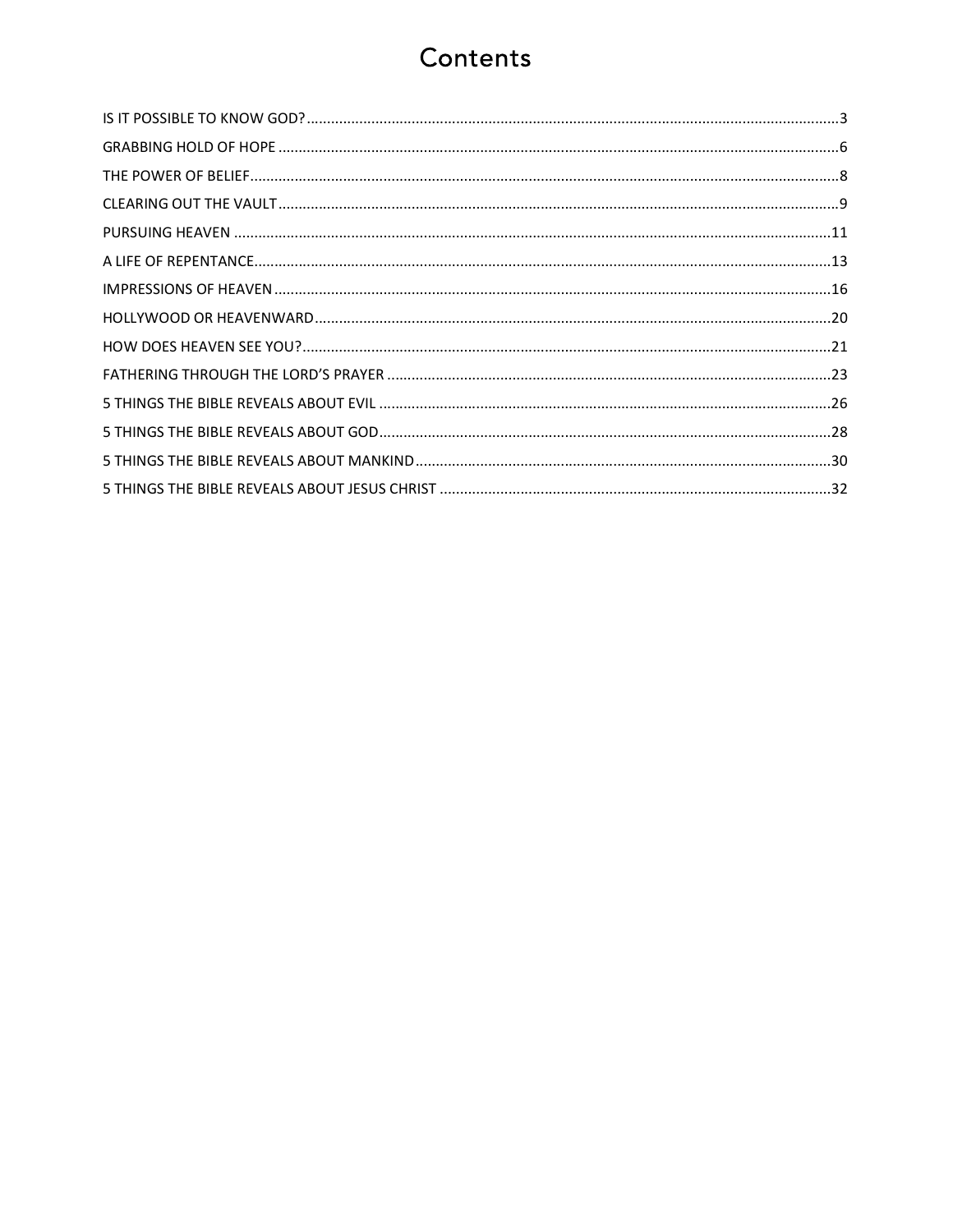# IS IT POSSIBLE TO KNOW GOD?

Is it possible for a man to know God? Is this a realistically achievable goal or is it a belief only shared by 'religious fanatics' and 'spiritual gurus'? Some would say they know God, others that it is merely a fanciful pursuit. Some speak God's name but their heart is far from Him, while others continue to quietly persist in showing God's love to the people they meet through their actions. Is there only one way to know God or do all paths lead to the same destination? These questions are valid and deserve to be answered, read below for more…..

After writing recently on the title "Impressions Of Heaven" I have decided to take the heavenly theme one step further, and to introduce you to some concepts that may assist you in knowing God personally. Ultimately it will come down to a personal choice and decision as to whether or not you get to know God personally. If you are adamant that God can NOT be known then there is a very good chance that you won't meet Him, at least not while you are alive. But if you open up your heart to the POSSIBILITY that God can be known, then you have taken an important step forward to achieving that goal. Christian parenting is enabled by each member of the family having a willingness to accept the wisdom and authority found in parenting from the Bible.

Please consider the following reasons from scripture why God may be known:

#### Seeing God through His creation

Romans 1:18-21 For the wrath of God is revealed from heaven against all ungodliness and unrighteousness of men, who suppress the truth in unrighteousness, because what may be known of God is manifest in them, for God has shown it to them. For since the creation of the world His invisible attributes are clearly seen, being understood by the things that are made, even His eternal power and Godhead, so that they are without excuse, because, although they knew God, they did not glorify Him as God, nor were thankful, but became futile in their thoughts, and their foolish hearts were darkened.

### You already have a knowledge of God

The knowledge of God's reality is hard-wired into every human being, when we are born on this earth we arrive with the knowledge that we are a created being and we owe our lives to our Creator. This is both a wonderful encouragement and an awesome responsibility because we have to get through our lifetime both protecting that knowledge and fulfilling the destiny we have been given to achieve.

John 1:9 That was the true Light which gives light to every man coming into the world

#### You have already seen God at some level

God is clearly seen through the things that He has made. The divine order that holds our world in place is proof of His creative hand. Every day the sun comes up and goes down, every day the tides come in and go out again, gravity holds everything down on the earth so it doesn't fly away into space, clouds form that they may release life-giving water upon the earth, millions of different creatures flow together as part of a complex biological system of life. If we only took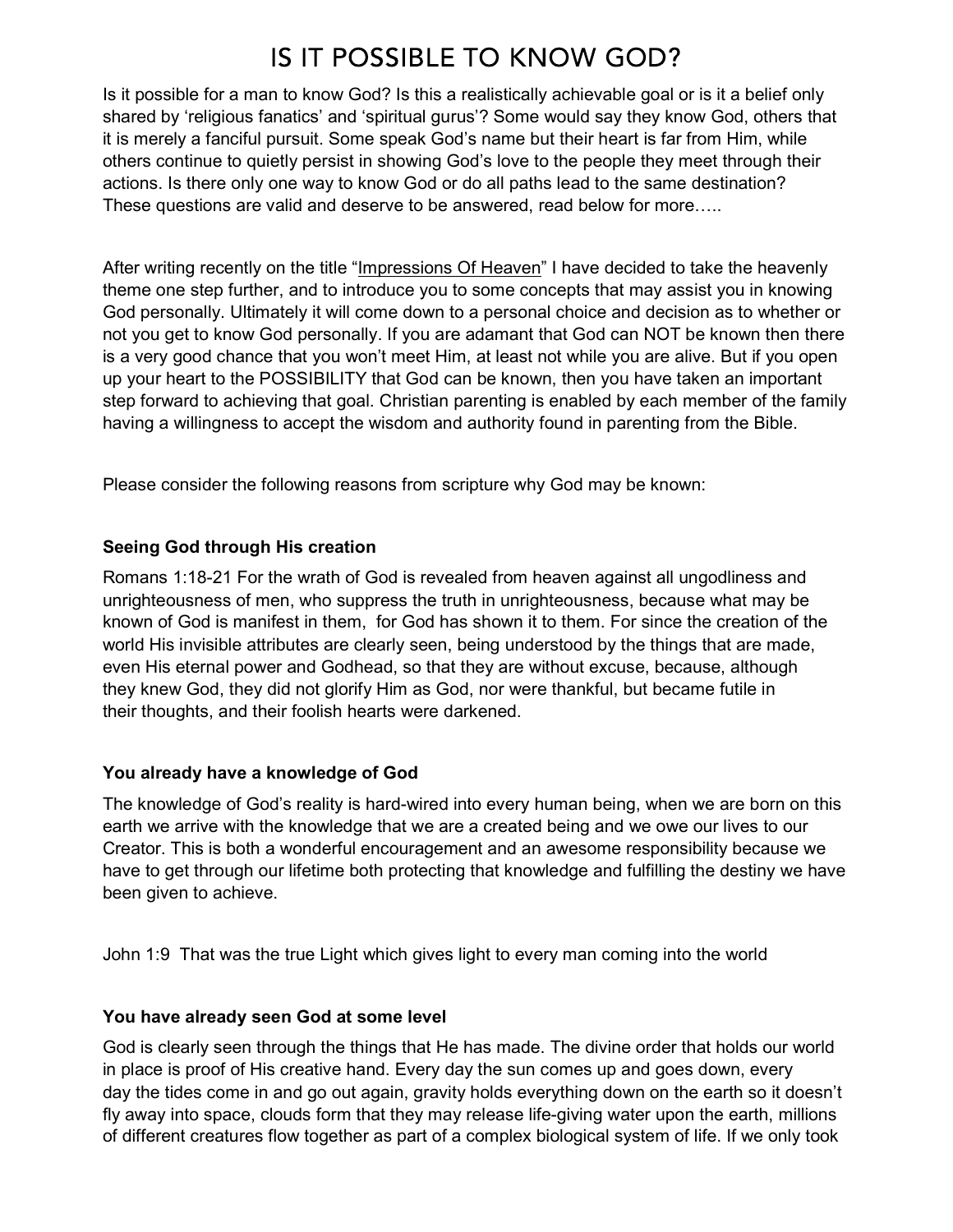the time to ask Him to show us the truth of His reality we may begin to see His Hand in much of our daily life.

Matthew 5:45 for He makes His sun rise on the evil and on the good, and sends rain on the just and on the unjust.

#### You have already understood about God

The understanding of God's ways is perceived by the heart and not merely by the mind. Man however then has the responsibility to continue in that understanding and not allow it to be pushed out of our mind because of our propensity to live independently from God. If we allow this to happen then we will start to justify our actions through mentally discounting God's reality and the certainty of our lives and actions being judged by Him. The end result of this process is often a complete mental denial of God's existence, when man's thoughts become futile and hearts become darkened from the truth that surrounds them everywhere.

Luke 10:16 He who hears you hears Me, he who rejects you rejects Me, and he who rejects Me rejects Him who sent Me."

#### You have a choice to make

We see from these scriptures that evidence for God's reality surrounds us everyday and yet many in the world continue to miss out on actually getting to know Him personally. For many it is because they refuse to open their hearts to even the possibility of His existence, and because God is a gentleman and will not force Himself upon anyone He allows them to exercise the free will that He gave them even if it is used to reject Him.

Hebrews 11:6 But without faith it is impossible to please Him, for he who comes to God must believe that He is, and that He is a rewarder of those who diligently seek Him.

### God's ultimate revelation of Himself

If the hints that we find within creation and within our own hearts are pointers toward God's reality and the fact that He can be known, then the life of His Son Jesus Christ is the undeniable proof of His existence. Jesus came to earth and worked incredible miracles and spoke with amazing wisdom revealing God's purposes and plans for us. But all His lifetime achievements were over-shadowed by His resurrection from the dead after He allowed Himself to be crucified for the sins of all mankind. Jesus laid down His own life for us that we might find new life in Him as our saviour.

John 14:9 Jesus said to him, "Have I been with you so long, and yet you have not known Me, Philip? He who has seen Me has seen the Father; so how can you say, 'Show us the Father'?

My main aim today is to open your mind to the possibility that maybe God is closer to you than you think. I encourage you to consider that the greatness of God's love as revealed through His Son is worthy to be trusted. Can God be known and is Jesus Christ the only way to achieve that goal of truly finding Him?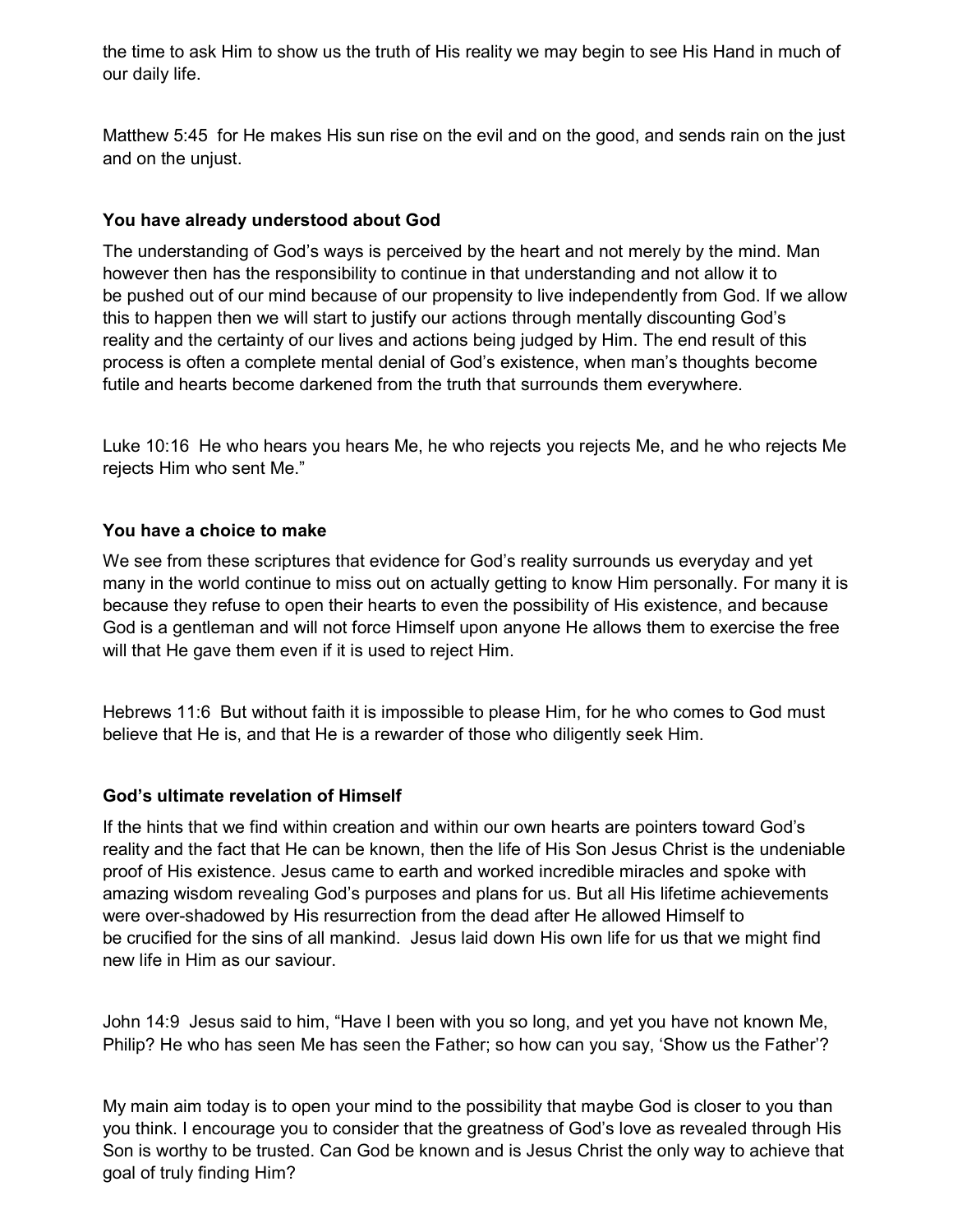In my experience after many years of seeking truth in many different ways I have found that meeting Jesus Christ personally was the fulfillment of my greatest dreams and hopes, and knowing Him more each day is my motivation and passion. It is for this reason that I share my faith with you my readers that you also may share in the joy of knowing God personally.

John 14:6 Jesus said to him, "I am the way, the truth, and the life. No one comes to the Father except through Me.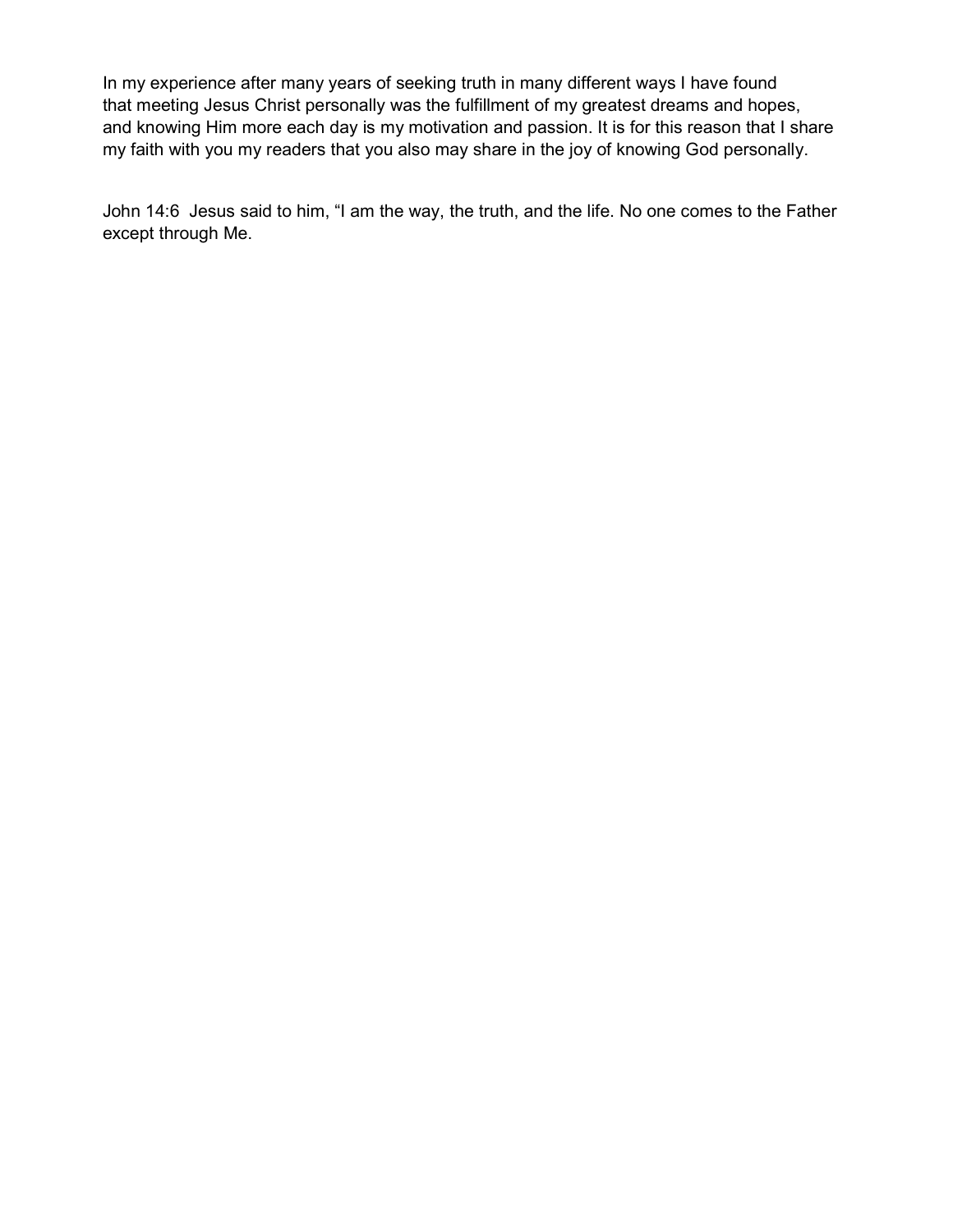## **GRABBING HOLD OF HOPE**

Many times in life we arrive at places or find ourselves in circumstances that we wish were different, that we wish we could change. Whether it be a job that leaves us feeling dissatisfied or the boredom of doing the same old things continually, frustration comes to us all. Sometimes while we are giving our best effort in raising children we find ourselves disappointed and discouraged as a parent. Thankfully there are occasions when something arises in our hearts for just a fraction of a second that offers a potential way out, a light at the end of the tunnel. We see it in our hearts and feel the clarity it brings as it rises into our minds, a hope for better things to come.

When hope begins to arise in the human heart different people respond in different ways. Some people see the chance that hope brings, but immediately begin to consider all the reasons why it couldn't happen, or wouldn't happen to them and they change the image of hope in their heart to an image of failure and defeat.

Another person may find themself in a similar circumstance but respond quite differently when they see the chance that hope brings. They perceive that hope is not just a random thought floating through their mind, but that it comes with power and a sense of destiny attached to it. When the hope arrives in their heart and mind they grab hold of it firmly, like a man clinging to a life-preserver in the midst of a stormy sea. The more they hang onto it the firmer it becomes in their hands, and what began merely as potential begins to grow into an assurance that this can really happen.

The more they ponder and consider the hope that they have seen in their hearts the stronger the image and certainty grows inside them, that there is a way out, that better things can come into their life. I believe that often hope is not just a random thought, but is an encouraging message sent from God, our loving heavenly Father to his child. Hope shines a light upon the path that He knows will lead us out of our current circumstances and into a better future.

There is a scripture written by the Apostle Paul that reveals a powerful principle for life it states that "Hope is an anchor for the soul of man". An anchor is a steadying influence for a ship upon the sea, it keeps it facing in the right direction even in troubled waters, and stops it from being wrecked upon the rocky shoreline.

So what are some practical steps we can take to ensure that we don't lose the chance that hope brings?

- Don't negate hope by believing the negatives that arise in your mind
- Realise that hope comes with power to bring itself to fulfilment
- Be patient and continue to believe in the hope in your heart
- Let the hope grow into a step by step plan to a better future
- Be brave enough to act on your plan when the right time comes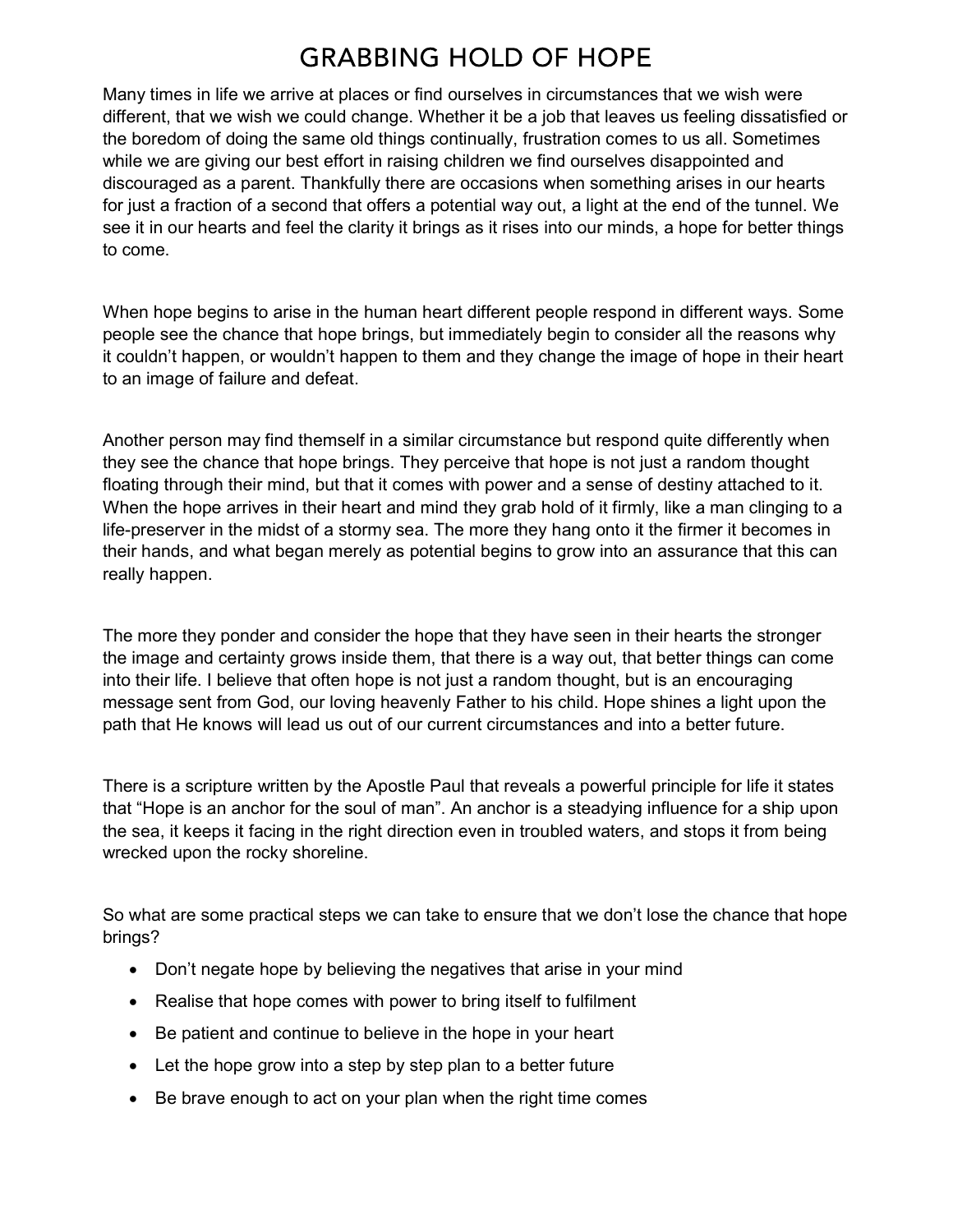Hope may only come as a glimpse, a momentary vision in our hearts but if we continue to believe in that hope it will grow stronger and a plan will begin to form in our mind. Remember that you don't need to see the whole road first before you step out on the new journey that hope brings, every journey begins with a single step in the right direction. Step out in faith knowing that the same One who inspired the hope in your heart will continue to lead you as you travel along the road.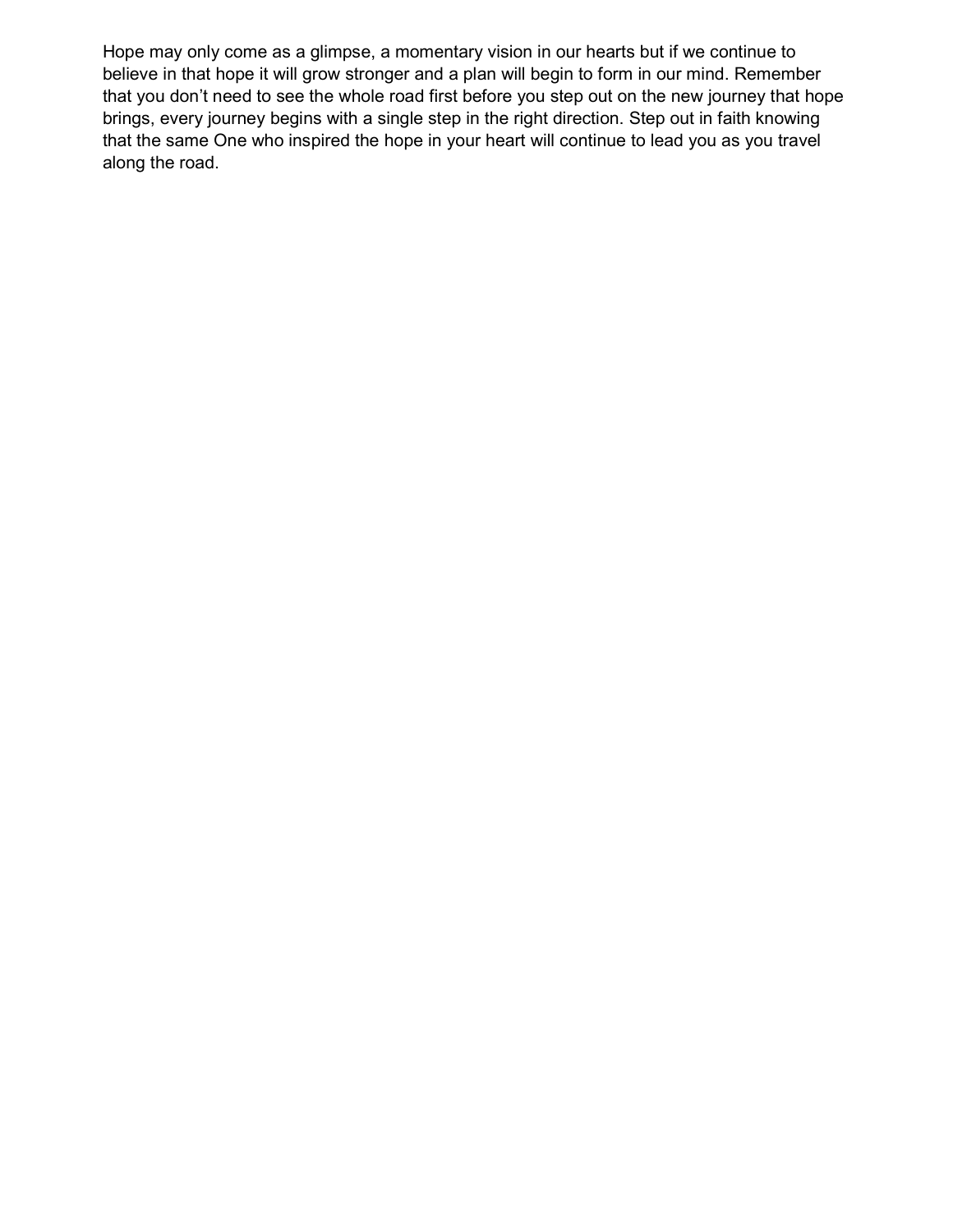# THE POWER OF BELIEF

Henry Ford the famous inventor and maker of the Model T Ford stated " Whether you think you can or you think you can't, you're right!". What we believe is shaping our life today and will ultimately affect our tomorrow. Belief is often instigated in the realms of the mind and imagination although these are merely the pathways that release a very powerful tool into our individual lives.

Each of us has a picture of ourselves locked deep inside us, and we live and act out of that picture of who we believe we are, as Henry Ford said "if you believe you can, you're right!" If you have a strong self belief that you are able to overcome any challenge that comes your way in life then you will find that the strength required to do that will become available to you, but if you believe that you are weak and useless then you will live out of that image and fail in life. 'As a man thinks in his heart, so is he' is a scripture often used in describing the power of selfimage.

Often what we believe about ourselves is shaped by those things we have experienced in life and the words that people have spoken over us. If you grew up in a family where you were abused or belittled constantly by your parents or other family members then your self-image will have been imprinted with at least some of that image, and you may struggle to live a life other than that you have known. But if you grew up in a home of loving support and encouragement where you were told that you could do anything and be anything you wanted in life, then you have a far greater opportunity to achieve highly in your life, for you also will live out of your selfimage.

The good news is that we are all able to change the picture that we have of ourselves and by doing that we are able to change our destiny in life. By the correct use of imagination we can begin to re-program those things we believe about ourselves, and by changing the picture we change our future. Filling our mind with positive and encouraging thoughts daily goes a long way toward bringing about a change in our self-image. But there is an even more powerful way to alter our self-image that is not merely relying upon the self-discipline of imagination.

The words that others speak over our life have a deep and abiding impact upon us, they often seem to carry a credibility and weight beyond that which we can build ourselves. The most powerful element of belief is based not merely upon what we believe about ourselves and the world, but who we believe in. The negative words that have been spoken over us in life by imperfect men are most easily dispelled when they are replaced by far more powerful words spoken by the only perfect being, God.

The life and encouragement that is to be found in daily reading of the scriptures in the Bible imprints powerfully upon our self-image and imparts wisdom and hope to a believing heart. Jesus Christ once spoke these wonderful words and changed a man's life forever "If you can believe, all things are possible to him that believes!" Fathers have a wonderful opportunity to build a strong and positive future for their children by passing on the wisdom and hope they receive in reading many of the parenting bible verses. By constantly speaking words of encouragement and faith over our child we will enable them to succeed in life by building resilience and a respect and love for God.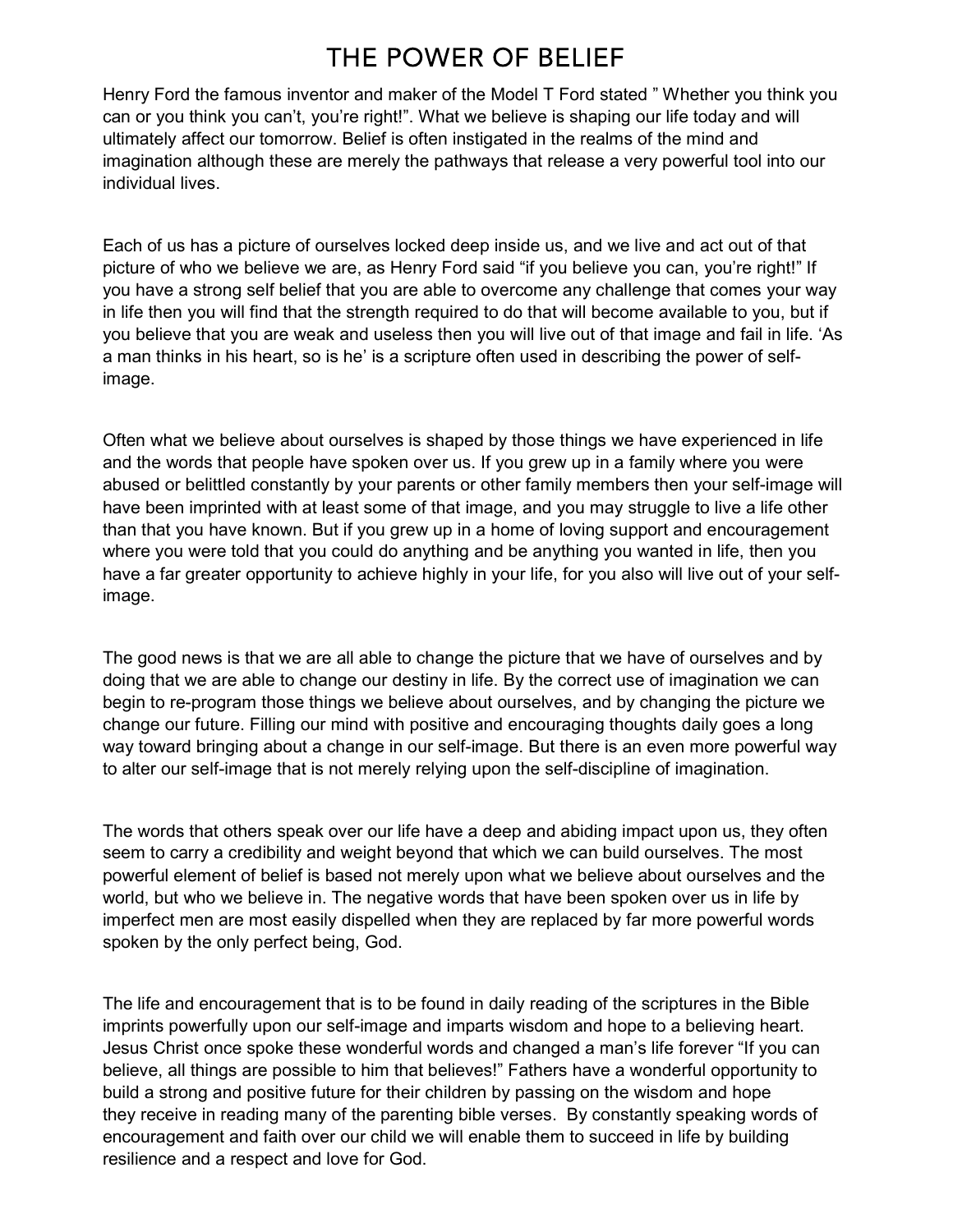## **CLEARING OUT THE VAULT**

In human life we go through many experiences, some are wonderfully encouraging while others can be decidedly negative. Throughout our lifetime these experiences are deposited into a vault or repository of the soul that is filled with personal memories and accompanied by many of the emotions we felt through those incidents. We draw from this storehouse of memories and emotions in our everyday interactions with others and to a certain extent they make up who we are and what we believe about ourselves and the world in general. Thankfully it is possible to selectively choose much of what goes into this vault and thereby build up a stronghold of positive memories and emotions from which to draw upon in life.

It is empowering to realise that what we allow to be placed in the vault is what comes out of the vault. Someone somewhere coined the phrase GIGO Good In, Good Out or alternately Garbage In, Garbage Out. It is therefore incredibly important to place a mental guard over the door to and screen everything that is seeking entrance into our soul.

If we could place all our positive and negative memories and emotions on a scale/weighing balance I wonder in which direction they would tip? Would all the positive experiences of our life tip the balance toward the good or have the negative experiences we have faced forced the balance down toward the bad side? Unfortunately in many instances it is the memory of the bad experiences we have faced that seem at times to take precedence in our hearts and weigh us down mentally and emotionally.

How wonderful it would be if we could go into the vault and clean out the bad experiences and their effects upon us. If only we could get a fresh start and begin to replace them with experiences and emotions that would only benefit our lives. What a relief it would be if we could get out from under the weight of our disappointments, our failures and shame or our grief and fears, and walk free from those memories that have held us prisoner for so long. Well the good news is that to a large extent you can!

The answer however is not merely mental or emotional but based in an area that overrides and actually governs these aspects of life. The area I speak of is the spiritual aspect of our humanity, and it is within this area that we will find the freedom we long for. It is freedom that is not found by hiding away in a cave and chanting mantras, or by finding some celestial plain of peace through meditation for each of these pursuits are still based in human endeavour and therefore ultimately destined for failure.

The answer is found in a personal relationship with our Creator and with His Son, Jesus Christ. Only the One who made us truly knows how to fix us when we are broken. To some extent every negative experience we have gone through in life has brought a degree of broken-ness or emotional damage into our lives. To be set free from our past we need to have our hearts transformed and renewed by allowing God our Creator to also become God our Saviour.

John 3:3 Jesus answered and said to him, "Most assuredly, I say to you, unless one is born again, he cannot see the kingdom of God."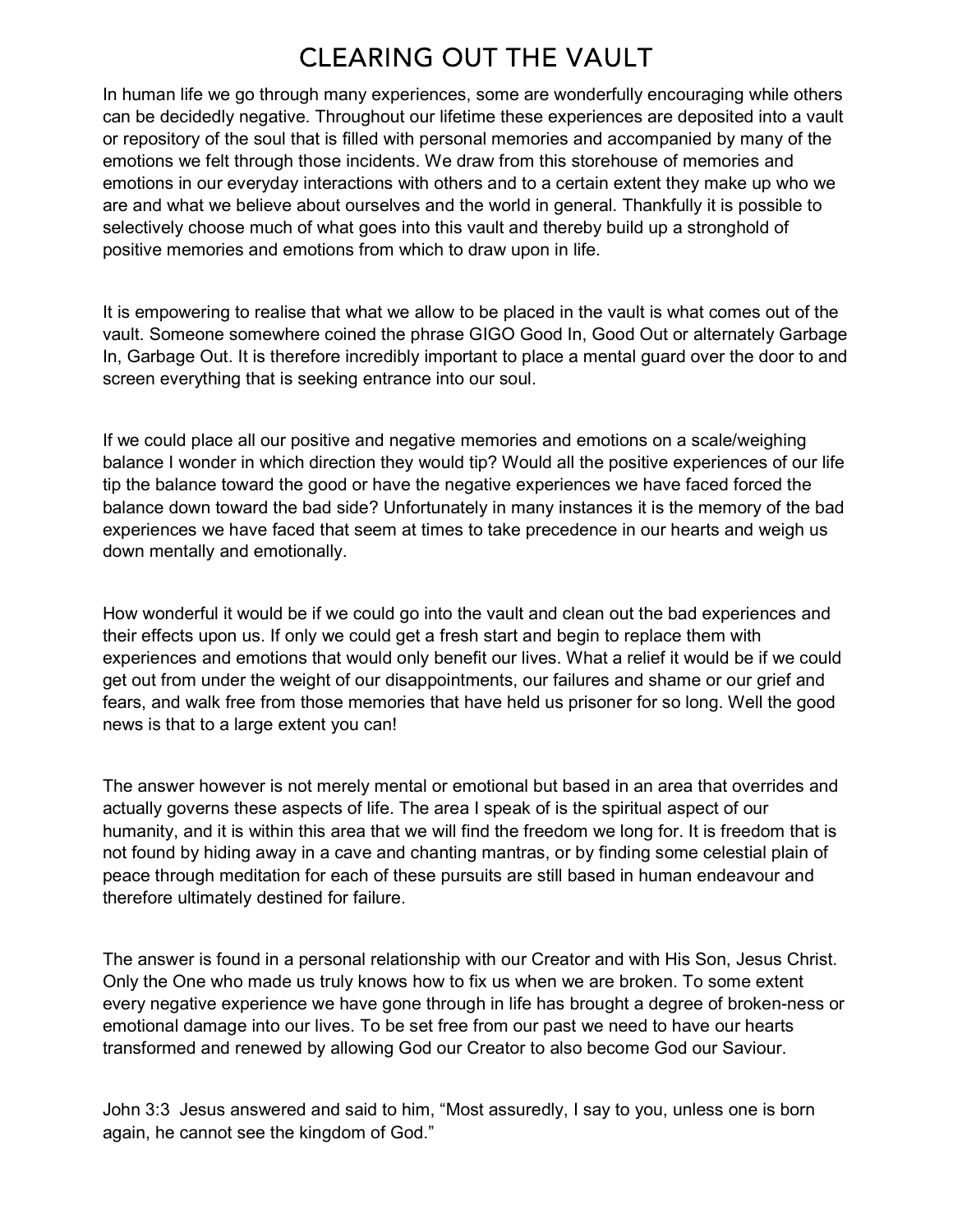Being born again involves allowing God our Creator to be the Ruler and Saviour of your life, and is accessed by believing in the resurrection of His Son Jesus Christ. Jesus rose from the dead having conquered even 'death' itself and offers a new life to all who believe in and are willing to follow Him. When we are born again God's Holy Spirit enters our lives and takes away the power or hold that those negative experiences had upon our lives. Jesus willing sacrifice on the cross paid the price for our sins and our shame, and by believing in Him we receive God's forgiveness. The new life that begins is the most wonderful adventure, an adventure that is filled with life changing experiences and the blessing of enjoying eternity in Heaven with Him. Christian parenting is enabled through the daily reading of God's Words in the Bible and applying them in family life.

Developing a relationship with Jesus Christ is done through daily prayer and study of His Word as written in The Bible. Through the Bible we begin to understand what life was truly meant to be and still can be within the blessing of living in God's will for our lives. Bit by bit, day by day we begin to restock the repository of our life and are enabled then to live out of the new experiences and beliefs that come through knowing Jesus Christ. Christian parenting grows considerably easier the closer we get to God in our personal relationship.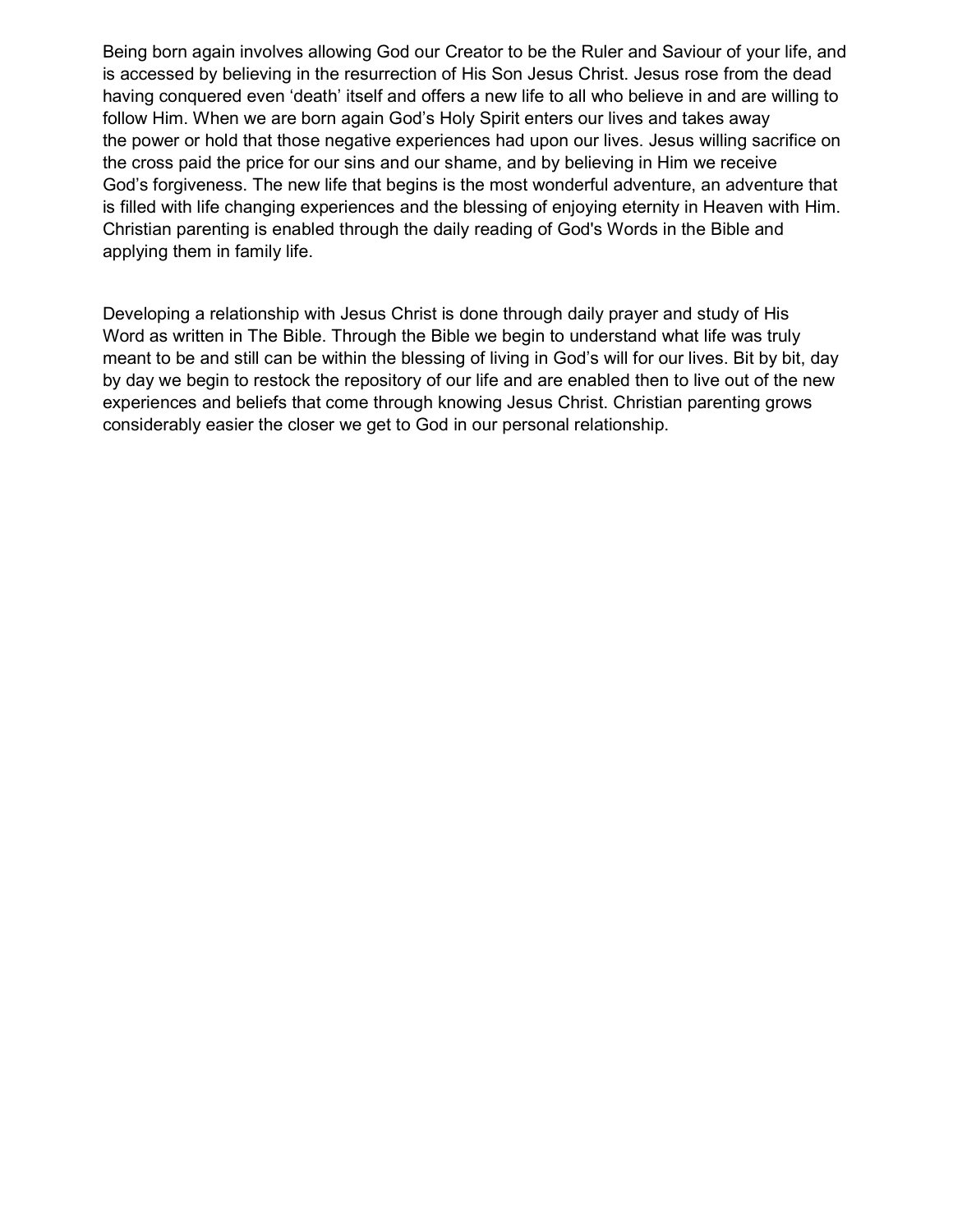# PURSUING HEAVEN

When your wife's pregnancy is complete and a child is born into the world they arrive with a perception of God's reality, however it is often in the midst of life's difficulties that some people choose to reject that knowledge. This process involves a subtle decision being made, a decision whether or not to believe in God and to pursue Heaven, or to mentally allocate 'spiritual' things as unreal or unknowable. These decisions once made will either validate our choice to believe or attempt to justify our choice Not to believe.

In the Gospel Of Mark (4:3-20) Jesus spoke a parable revealing how the truth of God's Word reaches every person in the world in some way, and shows that it is their own responses to that truth that ultimately determine whether or not they attain eternal life. In the Parable of the Sower Jesus lists 4 different heart responses and reactions to hearing the Word of God.

### The seeds that fell by the wayside

The good news of the salvation that is available through Jesus Christ (God's Son), is spoken of throughout the whole world. For some people the gospel merely seems like a 'fairy story' or a 'religious legend' and it does not resonate within their heart, this is because they have already made an unconscious decision and compartmentalized the gospel as 'not being true' and have therefore rejected it. The Bible states in Mark's Gospel that the devil comes immediately to steal the truth away from those people, lest they be saved.

## The seeds that fell on stony ground

For others the story of Jesus Christ and salvation seems like a pretty good idea, so they immediately say: 'I'll give it a go!' But because these people don't take the time to consider the importance and implications of such a decision, they lack the inner strength or commitment required for their faith to survive through times of adversity. The Bible states that these people stumble immediately when any adversity arises and reject their faith. These people often become those who say "Been there, done that" when they are approached by someone trying to encourage them to believe and be saved.

## The seeds that fell among thorns

The third heart response we see Jesus speak of is those who hear the message of salvation and accept it, but they maintain a degree of independence. The ability to live for God successfully is stifled, because the room required in their heart to love God fully is cluttered with other things. The cares of the world, the deceitfulness of riches and the desires for other things entering into their hearts actually choke out the effectiveness of the word. By not choosing to put God first in their lives they are unable to bear fruit for the kingdom of God and eventually they fall away from the faith.

## The seeds that fell on good ground

The last heart response that Jesus spoke about identified the group of people who are able to succeed in this most important area of life. They are those who fully accept the truth of God's word, allowing His will and purposes in their hearts and lifestyle. Loving God becomes their daily desire, and because they have made room for Him in their hearts they experience the joy of bearing fruit that will remain into eternity. To these people the pursuit of heaven becomes a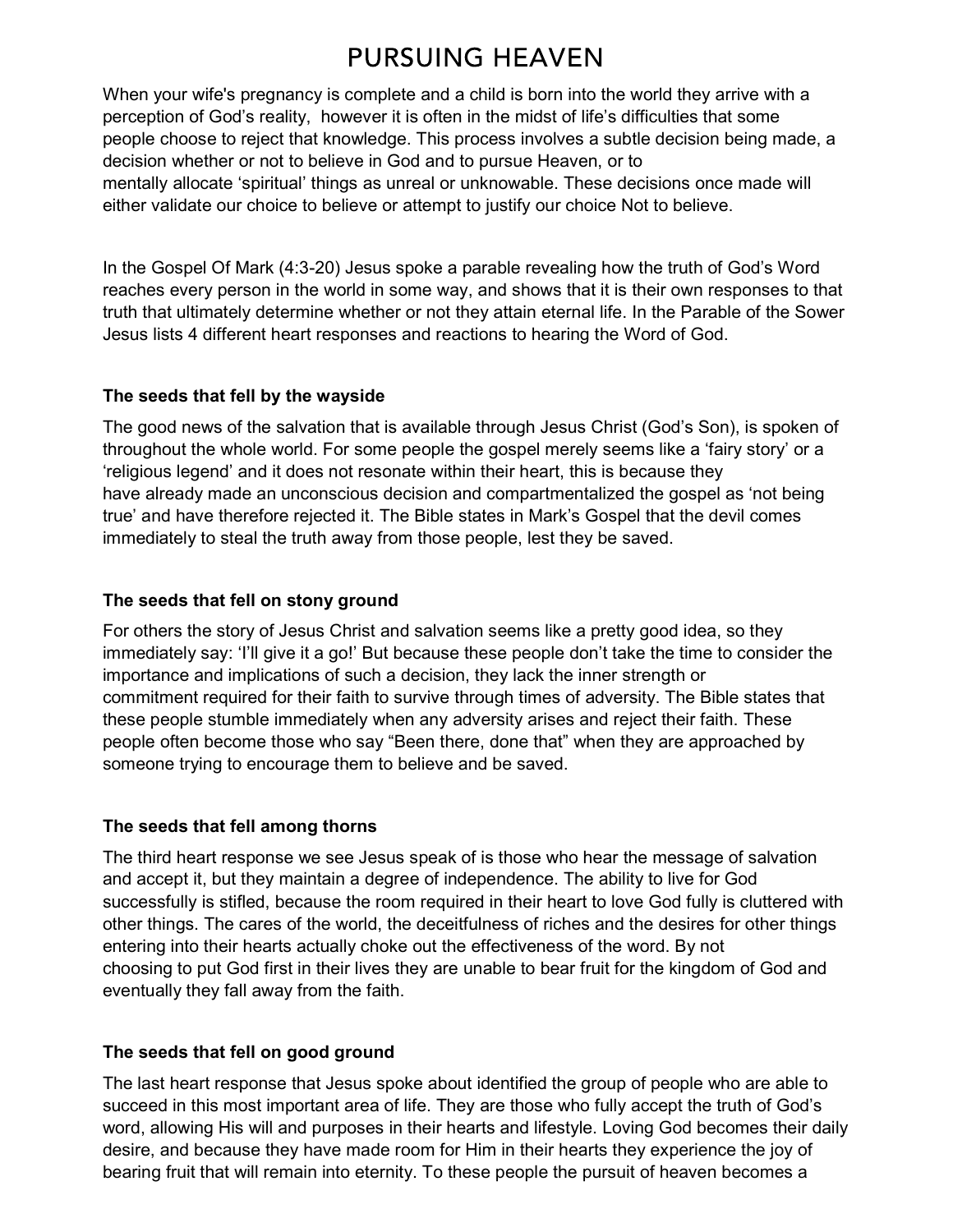passion which is outworked joyfully in their daily lives. To them the difficulties we all face are merely hurdles to be jumped because they have 'an eternal perspective' on life. Eternity holds no terrors for them for the Holy Spirit has given them an assurance of God's goodness and mercy awaiting them in heaven.

I'm often saddened by the number of people who say they believe in God and yet by their own admission are living a lifestyle that they know does not match that belief. Some I'm sure secretly have the thought that they will live the life they choose here on earth, and then get right with God when they are on their death-bed. The trouble with this strategy of getting into heaven, is that sin has a way of constantly hardening our hearts against God, and eventually we become unable to change and choose the Christian life we know we should.

Life is full of choices, and making the right choices leads to right outcomes, while making wrong choices takes us into areas that we may very well regret. As fathers we have a huge amount of influence upon the lives of our children, and it is for this reason that I encourage all men to teach their children the Bible stories at a young age. Ultimately they, like us, will have to make their own decision whether or not to believe in and follow Jesus Christ but by teaching them God's word we give them the best chance of enjoying eternity with us.

As someone said recently 'Eternity is a long time to be wrong!'.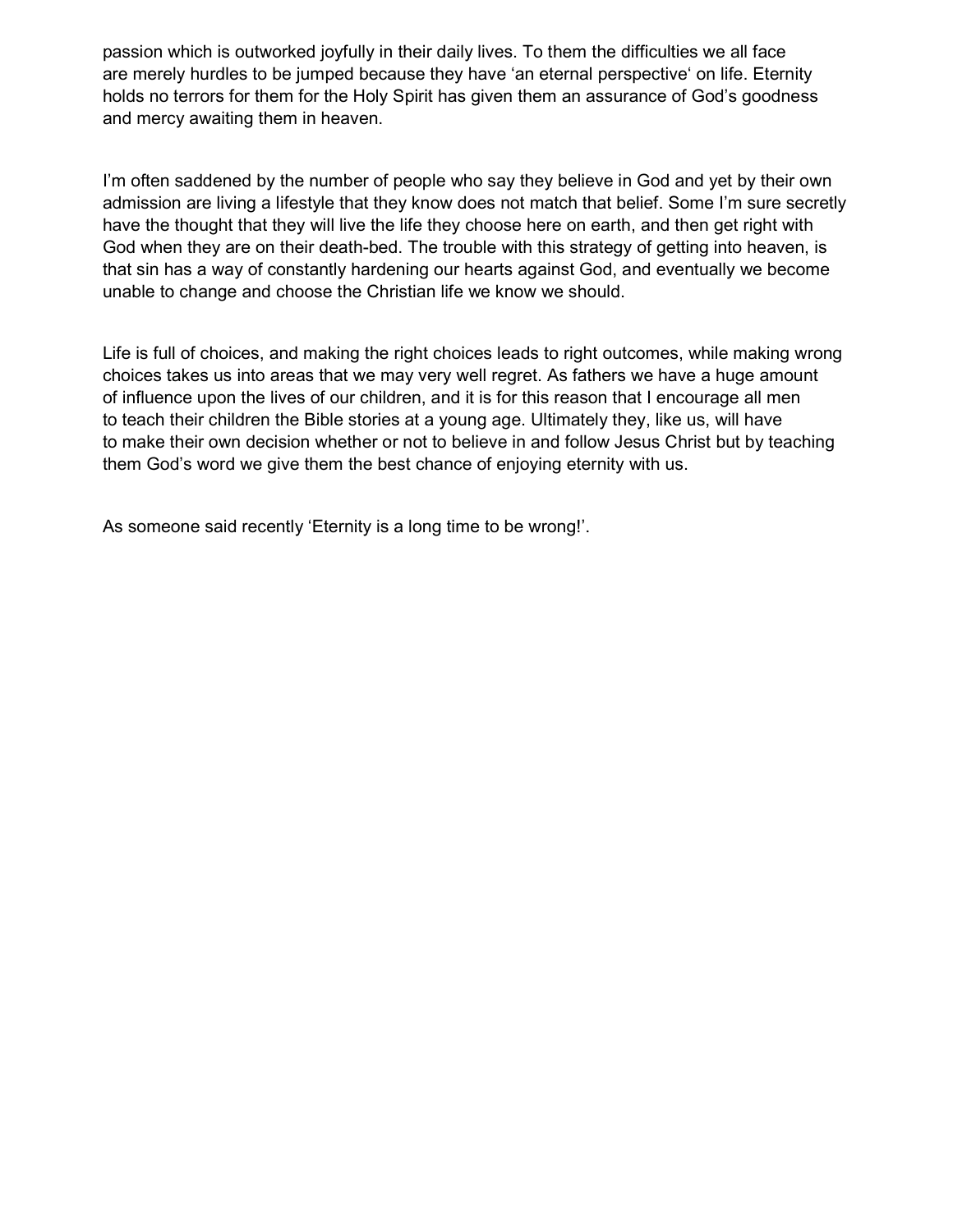## A LIFE OF REPENTANCE

One of the topics I don't hear much of these days around many church circles, is the word 'repentance'. Many 'modern' or 'contemporary' churches no longer use this scriptural word, in the fear that it might offend someone, or stop them coming forward on an altar call for those wanting to receive Jesus Christ. As a strategic thinker and Christian parent I find this method of presenting the gospel disturbing.

Although I appreciate that the gospel needs to be preached in different ways to reach different people, yet I am left with a sense of foreboding as to the spiritual state of these 'converts'. It seems that often these days the gospel is presented more like 'joining a club' than laying your own life down and following Jesus.

The foundation of any building will ultimately effect whether it stands or falls in the years ahead. If the foundation is laid well and all the correct procedures are followed, the building will be strong and stable, and able to withstand the pressures that will naturally come against it. But if the builder 'cuts corners' or 'takes the easy way out', there is little doubt that a disaster will eventually occur.

When I was converted to Christianity many years ago now, those witnessing to me were wise enough and trusted God enough, to let the Holy Spirit have 'His' way in my life. They simply preached the uncompromising 'Word of God' and prayed a lot for a lost soul, that desperately needed saving. They made sure they told me the parable of the man who set out to build a house, got half way through and could not finish, as they wanted me to 'count the cost' of following Christ.

Jesus also spoke of the danger of those 'hearing the word' without having their heart prepared to receive it, that they are like seeds that fall on stony ground, they endure for a time, but then when difficulties arise they lose their faith.

One of the main problems I perceive with the 'soft' approach of preaching the gospel is that those who have been only partly challenged with the requirements of living for Jesus and then fall away, think they have ' already heard it all' and are then twice as hard to convert the second time. I believe we are not doing these people any favours by withholding vital information from them.

We need to allow them to soberly face the prerequisites that Jesus spoke of, so they have every opportunity of laying a solid foundation for their own Christian walk.

Both Jesus Christ and John The Baptist began their ministry saying the same thing, "Repent for the kingdom of heaven is at hand". Repentance is a crucial foundation stone in every Christian believer's life, and without it Christianity is just a religion, and not an intimate relationship with our creator.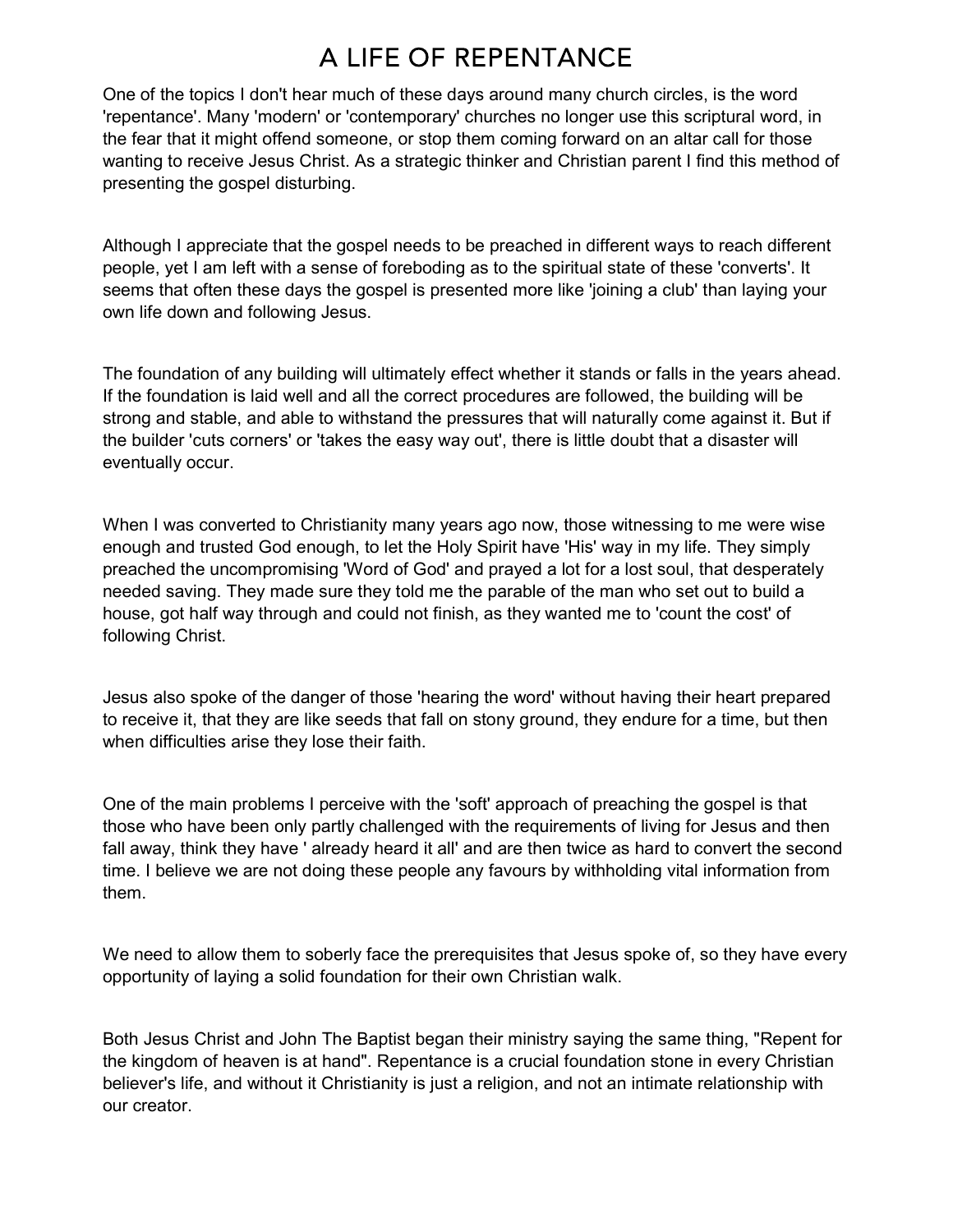#### But what then is Repentance?

To repent is to acknowledge that the way you were going was wrong and to choose to turn around and follow Jesus Christ and His teachings, forsaking your old worldly ways.

Repentance is a daily lifestyle for those desiring to walk close to God. Repentance makes the room in our hearts, for the Holy Spirit to come and fill daily. The foundation for each days living is "repentance from dead works" and "faith toward God".

#### Suggested Scriptures

(Luke 14 v 27)

And whoever does not bear his cross and come after Me cannot be My disciple. For which of you, intending to build a tower, does not sit down first and count the cost, whether he has enough to finish it" lest, after he has laid the foundation, and is not able to finish, all who see it begin to mock him, saying, 'This man began to build and was not able to finish.'

(Matthew 4 v 17)

From that time Jesus began to preach and to say, "Repent, for the kingdom of heaven is at hand."

(Matthew 3v1-12)

In those days John the Baptist came preaching in the wilderness of Judea, and saying, "Repent, for the kingdom of heaven is at hand!" For this is he who was spoken of by the prophet Isaiah, saying:

'The voice of one crying in the wilderness:

'Prepare the way of the Lord;

Make His paths straight."

Now John himself was clothed in camel's hair, with a leather belt around his waist; and his food was locusts and wild honey. Then Jerusalem, all Judea, and all the region around the Jordan went out to him and were baptized by him in the Jordan, confessing their sins.

But when he saw many of the Pharisees and Sadducees coming to his baptism, he said to them, 'Brood of vipers! Who warned you to flee from the wrath to come? Therefore bear fruits worthy of repentance, and do not think to say to yourselves, "We have Abraham as our father." For I say to you that God is able to raise up children to Abraham from these stones. And even now the axe is laid to the root of the trees. Therefore every tree which does not bear good fruit is cut down and thrown into the fire. I indeed baptize you with water unto repentance, but He who is coming after me is mightier than I, whose sandals I am not worthy to carry. He will baptize you with the Holy Spirit and fire. His winnowing fan is in His hand, and He will thoroughly clean out His threshing floor, and gather His wheat into the barn; but He will burn up the chaff with unquenchable fire."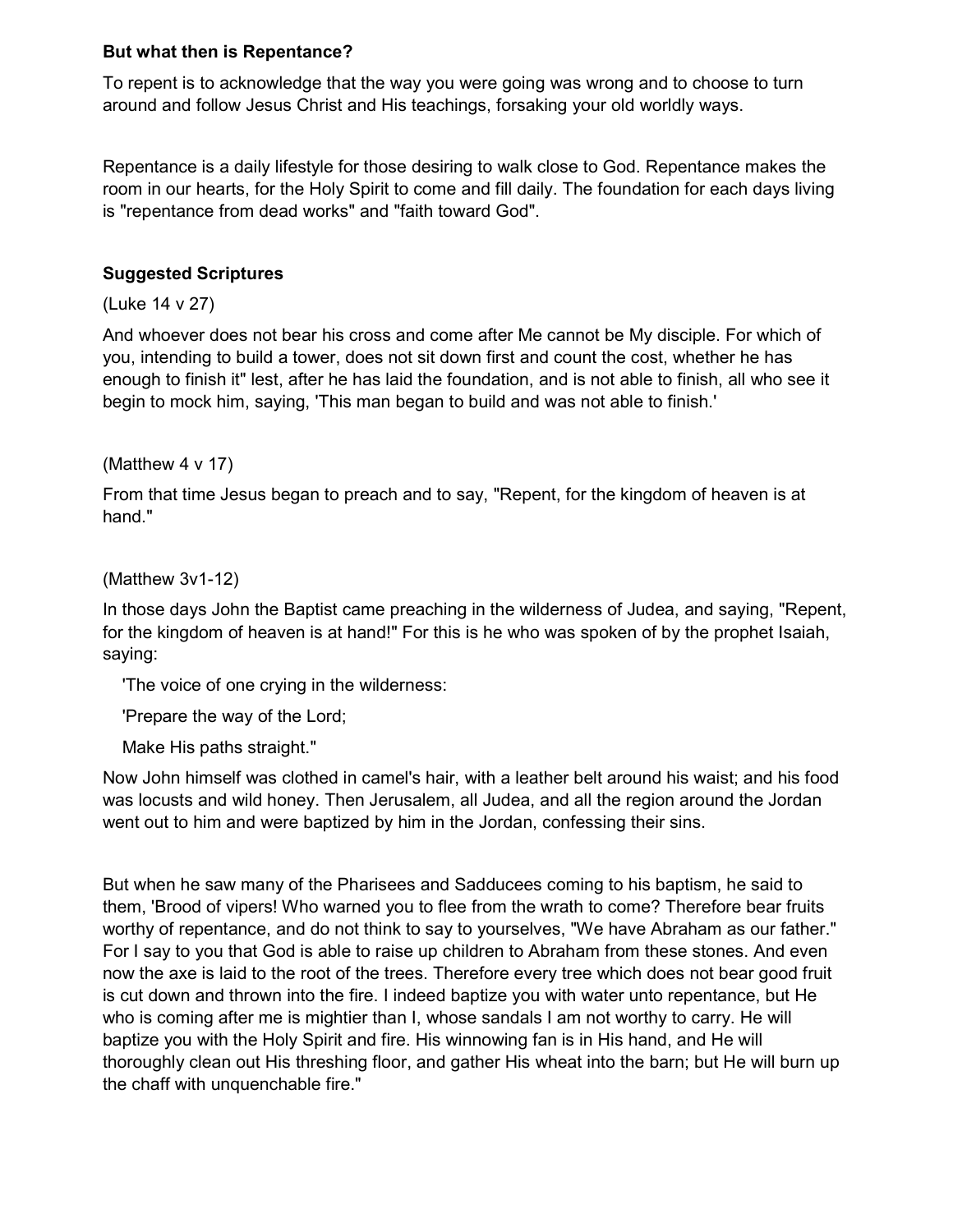### (Matthew 13 v 3-9)

Then He spoke many things to them in parables, saying: "Behold, a sower went out to sow. And as he sowed, some seed fell by the wayside; and the birds came and devoured them. Some fell on stony places, where they did not have much earth; and they immediately sprang up because they had no depth of earth. But when the sun was up they were scorched, and because they had no root they withered away. And some fell among thorns, and the thorns sprang up and choked them. But others fell on good ground and yielded a crop: some a hundredfold, some sixty, some thirty. He who has ears to hear, let him hear!"

## (Matthew 13 v 20-21)

But he who received the seed on stony places, this is he who hears the word and immediately receives it with joy; yet he has no root in himself, but endures only for a while. For when tribulation or persecution arises because of the word, immediately he stumbles.

### (Hebrews 6 v 1-2)

Therefore, leaving the discussion of the elementary principles of Christ, let us go on to perfection, not laying again the foundation of repentance from dead works and of faith toward God, of the doctrine of baptisms, of laying on of hands, of resurrection of the dead, and of eternal judgment.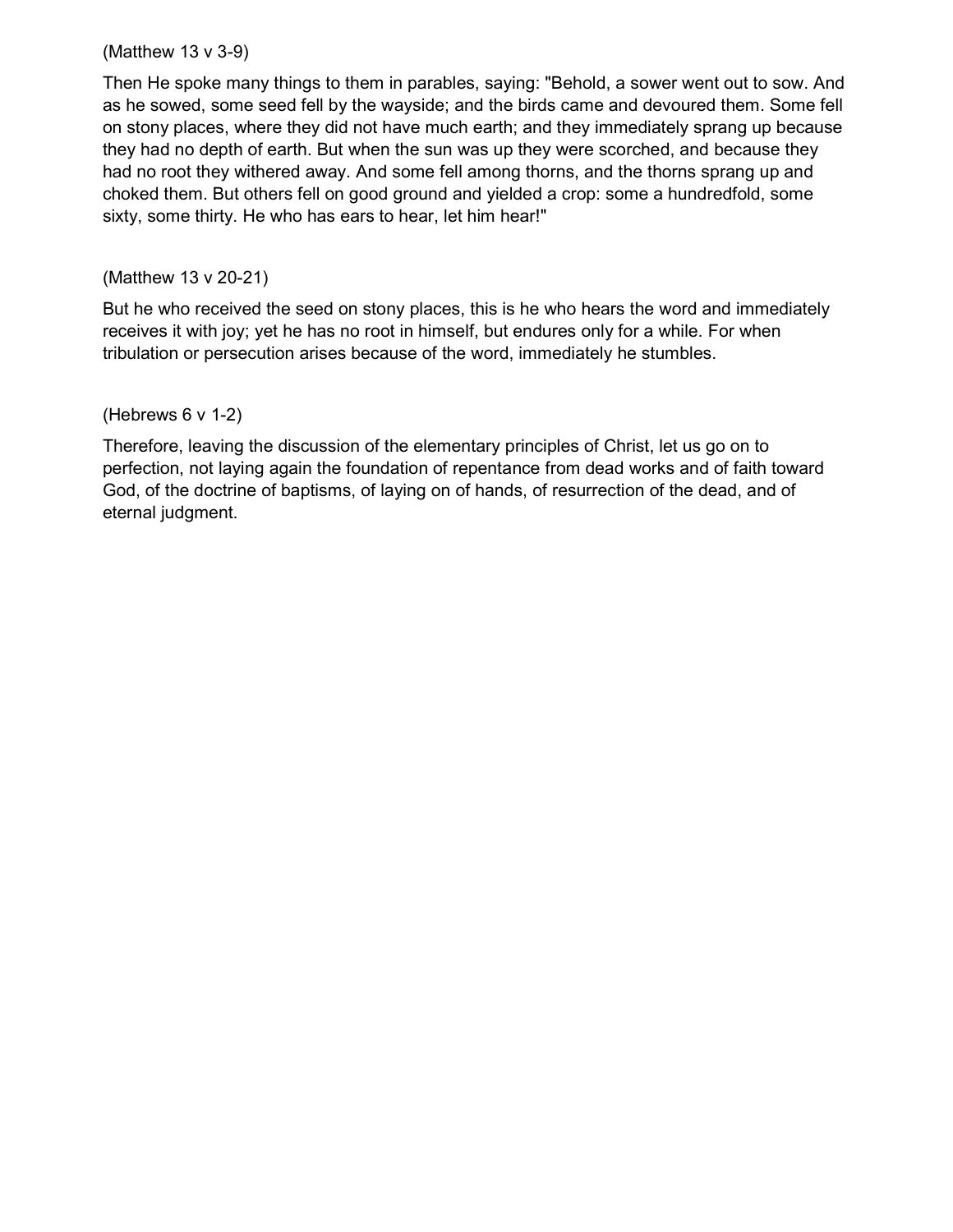## **IMPRESSIONS OF HEAVEN**

Throughout the ages there has probably never been a more important yet elusive question as that about the existence of Heaven. Is Heaven real, what happens after we die, do we merely cease to be or is there an after-life? These are the very real questions that I believe every person born asks themselves sometime throughout their life. The evidence for the reality of Heaven is available everywhere but must be perceived by the heart and not merely understood by the mind alone. Even the fact that every member of the human family asks themselves questions about Heaven is a clue we should not discount lightly.

What follows is a short list containing some specific insights into what the Bible teaches about Heaven. There are however far more biblical insights about Heaven available for those who would like to study them in scripture.

#### Many mansions

John 14:2 In My Father's house are many mansions; if it were not so, I would have told you. I go to prepare a place for you.

This is a wonderfully comforting scripture which reveals that God has room for everyone and Jesus has ensured us that there is a place for every believer, no matter how many come seeking entrance into this place of eternal peace and joy. The kingdom of God is open to every nationality and ethnic group, all are welcome in God's house.

Heaven is both inclusive and exclusive, inclusive in the way it welcomes every person as an honoured member and exclusive in the fact that it is a place for believers only. Those who have mocked God and Heavens reality and lived their lives apart from Him have already made their choice and excluded themselves from the eternal joys found in Heaven. Although even those unbelievers have the opportunity while they still live to change their mind about God and their eternal destination will also change accordingly.

#### Angelic life

Matthew 22:30 For in the resurrection they neither marry nor are given in marriage, but are like angels of God in heaven.

I have previously been informed about comments on this scripture that it in some way lessens the value of Heaven in people's eyes, because they would not be able to enjoy the physical pleasures associated with our humanity. It is however important to understand that our sexuality was given to us as a means of procreation when we were told to "Be fruitful and multiply, fill the earth and subdue it" (Genesis 1:28) Once we have left this world behind and stepped into the joys of Heaven, the ties to our natural bodies are broken and the physical desires that dwelt within them are also broken. Heavens unending joy will supersede any and all desires we previously had for the things of this world.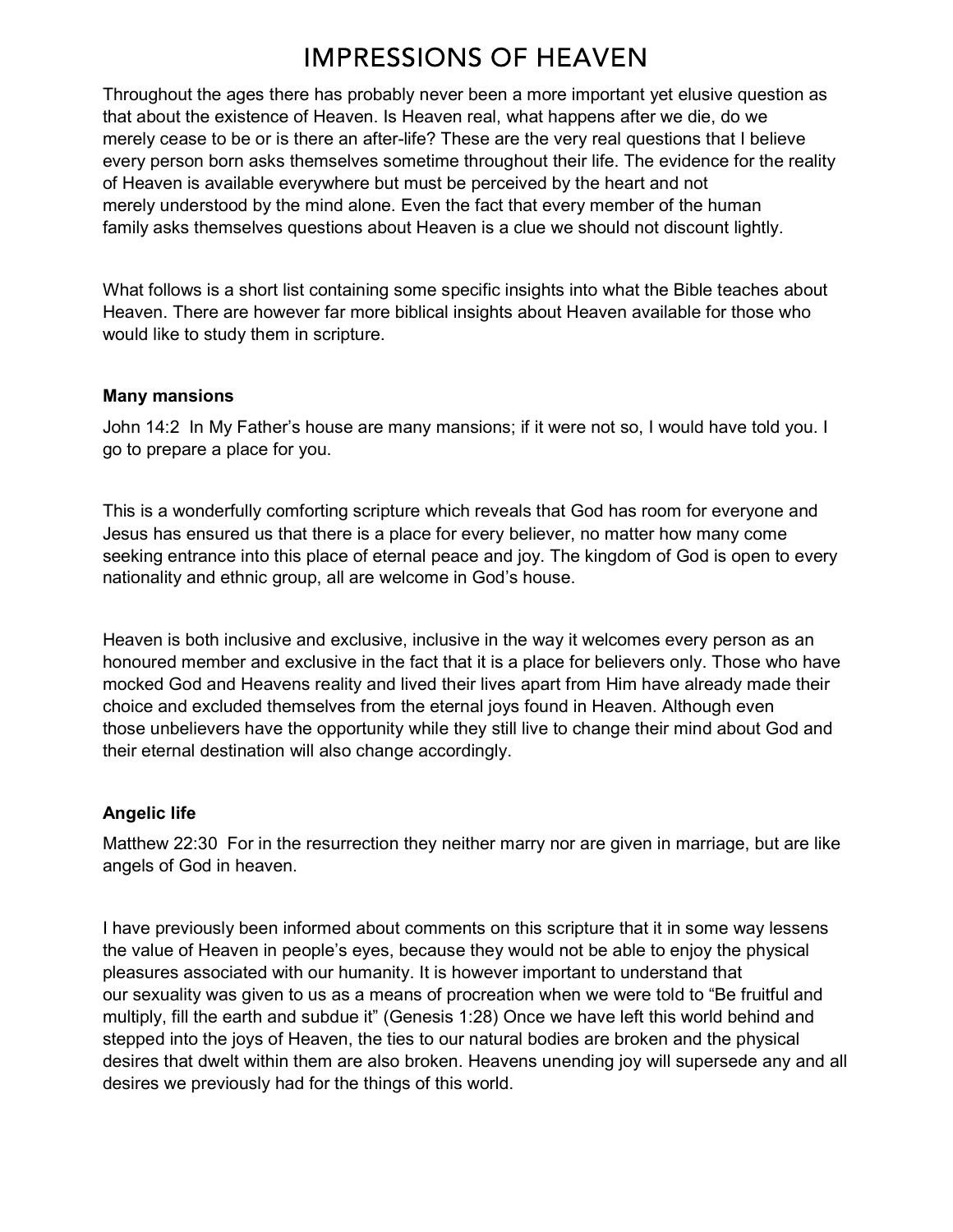Genesis 28:10-12 Now Jacob went out from Beersheba and went toward Haran. So he came to a certain place and stayed there all night, because the sun had set. And he took one of the stones of that place and put it at his head, and he lay down in that place to sleep. Then he dreamed, and behold, a ladder was set up on the earth, and its top reached to heaven; and there the angels of God were ascending and descending on it.

Genesis 28:17 And he was afraid and said, "How awesome is this place! This is none other than the house of God, and this is the gate of heaven!"

Our life upon the earth is our God-given opportunity to decide whether or not we desire to live in God's presence forever in Heaven. We stand at the threshold of Heaven everyday and by our beliefs and actions we choose our eternal path and influence others in their choices also. God's angels are busy in this world trying to protect us along our life's journey and to thwart the plans that the evil one, the Devil has for you. We are however given a free will by God to make our own choices and we alone are responsible for those choices.

#### God's breath in man

Genesis 2:7 And the Lord God formed man of the dust of the ground, and breathed into his nostrils the breath of life; and man became a living being.

God is spirit, and as spirit is not bound by the constraints of natural life as we know it here on earth, for it is He who made us and the world we live in. God is also eternal and lives outside of what we understand as 'time' and when He breathed into man we became a spiritual and eternal being as well. It is for this reason that it is vitally important for each of us to ensure that we choose wisely when we are deciding our eternal home, for where ever we choose to spend it, it will be forever.

### All sorrow gone

Revelation 21:4 And God will wipe away every tear from their eyes; there shall be no more death, nor sorrow, nor crying. There shall be no more pain, for the former things have passed away."

Not only are the external joys of Heaven something to be seen with our eyes, but in truth they are realised in our hearts and experienced inside our soul. The greatest joy will be found in our release from every pain and suffering we have endured upon the earth and in the eternal thrill of meeting our Creator in person.

### Eternity already in our hearts

Ecclesiastes 3:11 He has made everything beautiful in its time. Also He has put eternity in their hearts, except that no one can find out the work that God does from beginning to end.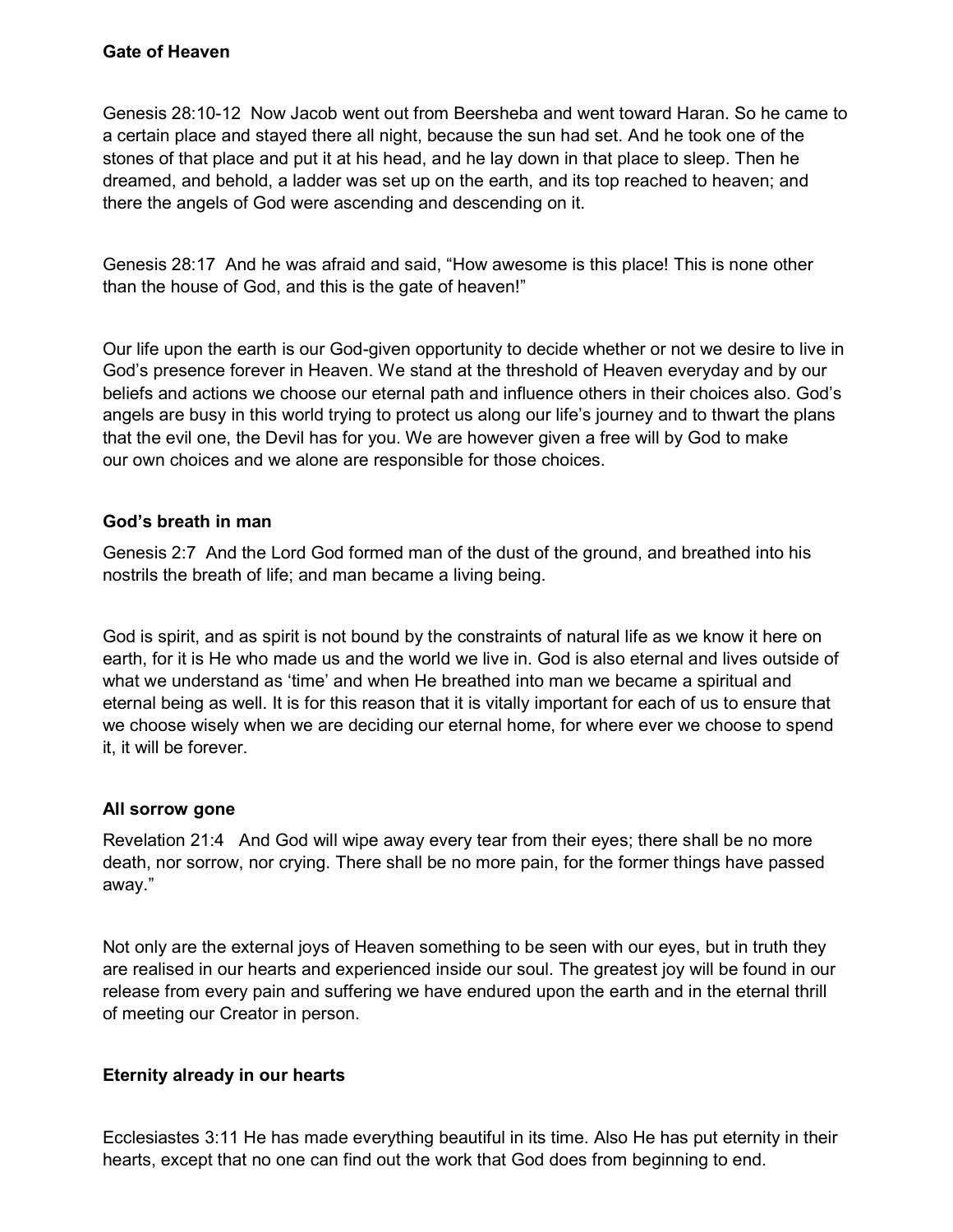This is clearly one of the greatest clues we can acknowledge when looking for insights into Heaven. This fact alone deserves serious consideration, that throughout the history of man there has always been an understanding of and a pursuit of Heaven. In every place and at every time Mankind has been aware of Heaven's existence, and in that awareness has sought to know God.

#### The Lord's Prayer

Matthew 6:9-13 In this manner, therefore, pray:

Our Father in heaven, Hallowed be Your name. Your kingdom come. Your will be done On earth as it is in heaven. Give us this day our daily bread. And forgive us our debts, As we forgive our debtors. And do not lead us into temptation, But deliver us from the evil one. For Yours is the kingdom and the power and the glory forever Amen.

The Lord's Prayer above is one of the most well-known verses of scripture and clearly articulates 4 specific aspects of Heaven for us to understand.

- 1. God dwells in Heaven, it is His Throne Room
- 2. We see that God's will is done in Heaven and He desires for His will to be done here on earth as well, especially in the lives of every believer.
- 3. We see that God's kingdom is coming here to earth
- 4. We see that God's kingdom (which we will share with Him) will last forever.

### Jesus opens the door

John 14:6 Jesus said to him, "I am the way, the truth, and the life. No one comes to the Father except through Me.

When God sent His beloved Son Jesus into the earth to pay the price for our sins, it was so that we as a fallen creation could be brought back into God's eternal blessing and enjoy the joys of walking with Him eternally in Heaven. Jesus victory on the cross (paying for our sins) and overcoming death itself (in His resurrection) opened the door for everyone who believes in Him to follow Him into Heaven as His beloved children.

Heaven itself, that greatest of human questions, is glimpsed in many different snapshots in the scriptures of the Bible. The short list that I have mentioned is like placing only the tip of a toe into the great sea of eternity. Of one thing we can be sure, Heaven is a wonderful place and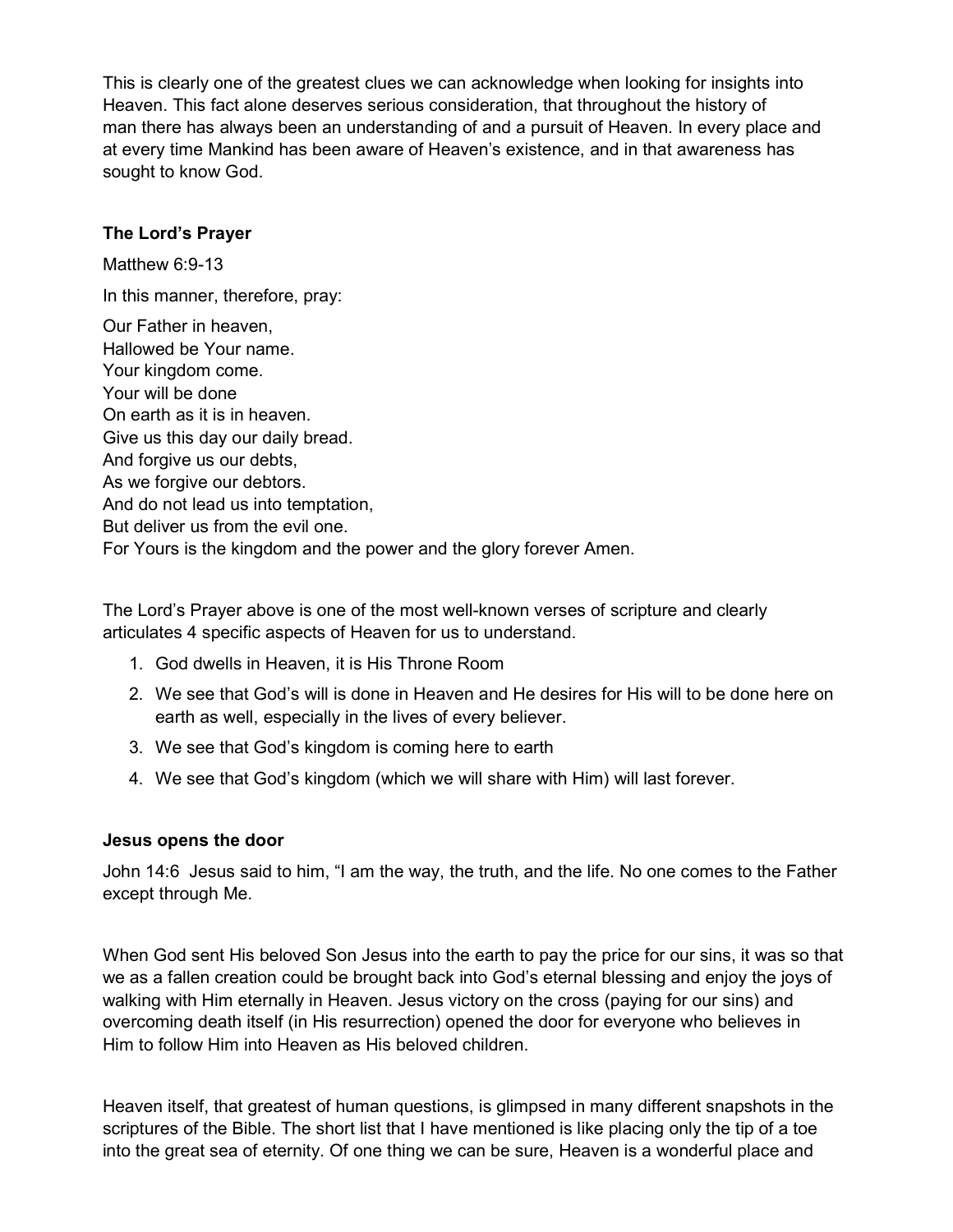each and every one of us has a personal invitation from God to come and make our eternal home with Him.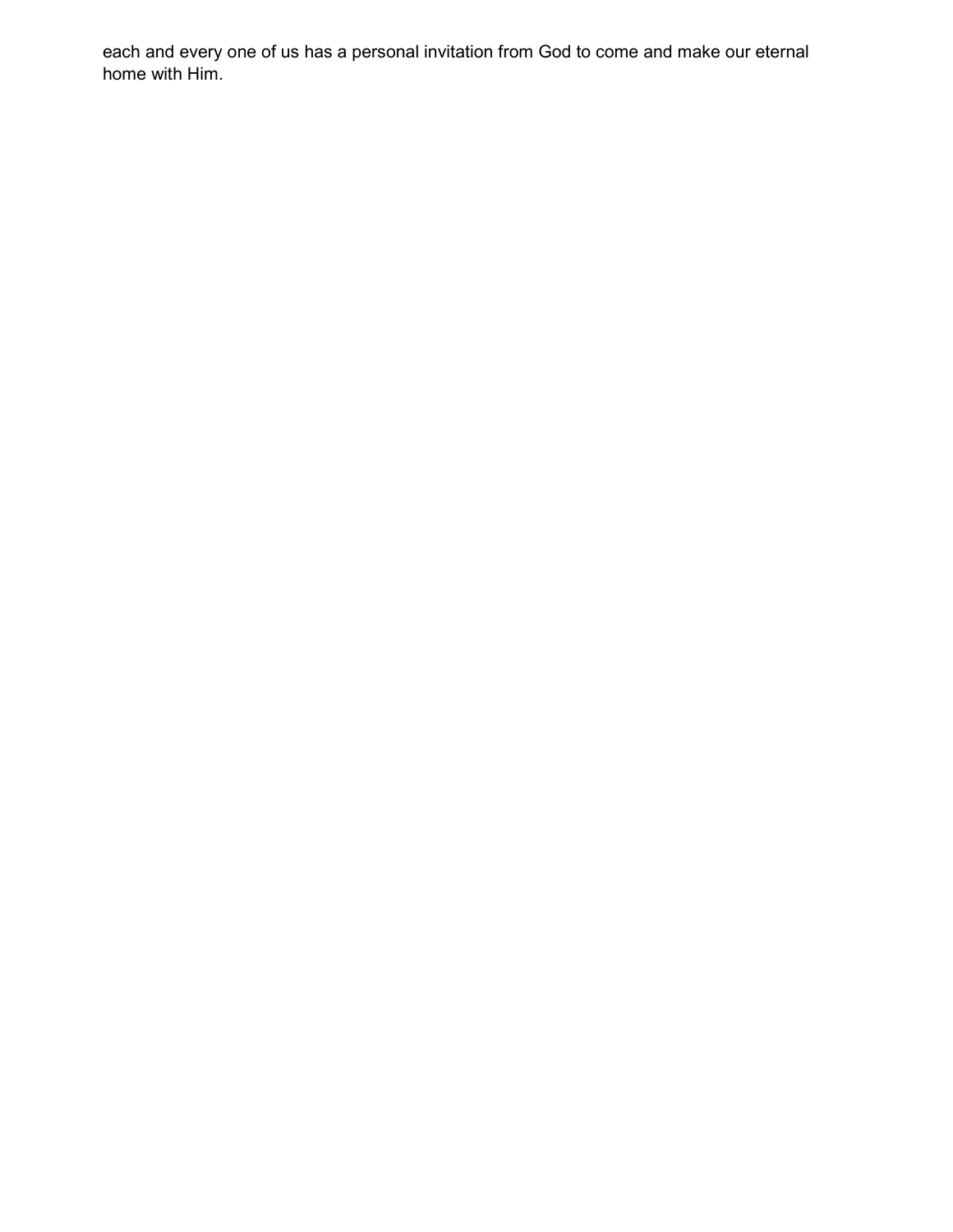## **HOLLYWOOD OR HEAVENWARD**

Probably one of the greatest influences our generation faces is the rise and rise of Hollywood. Its subtle persuasion reaches into the core of our humanity and identity. One hundred years ago society lauded great achievers in the areas of science or invention, they praised the bravery of explorers and were moved by the works of great painters or authors. Today there are still great things being achieved in these areas, but they have been relegated in the minds of many, due to the shining brightness of Hollywood.

Those who have been born with beauty have transcended those who have been born with brains. The actors and models of this world have become the elite of humanity in the eyes of this generation, and their every word or gesture is recorded and reported to the masses. Many people live out their lives vicariously through "the stars", wishing and dreaming they could be like them.

The profound influence of Hollywood can be seen in its significant effect on the younger generation. Now I enjoy a good action movie or thriller as much as the rest of us, but I wouldn't ask Arnold Schwarzenegger for his insight into rocket science, or The Rolling Stones how to perform brain surgery.

Movie stars and rock musicians are not any better qualified to give opinions in these areas than others who are raising children, and yet they are idolised by the masses and their views are sought after and accepted as wisdom by many. Now if they were to give advice about their chosen area of expertise (Movies or Music) their words would have more relevance. But when they give their opinions on areas such as morality, ethics and godliness I would seriously question if they have much truth to share with us.

Now many of the "stars" are involved in good works programs, although the way that some of them ensure that those good works are publicised widely, does seem more focused upon building notoriety, rather than really 'serving' others out of pure motives.

If any society is to prosper it must exalt the best influences in that society, and continually rise with the improvements that come forth. A persons' 'character' should be the major test applied to those who achieve notoriety, as to whether they are 'worthy' of honour or not. When people of dubious or blatantly low character are honoured in society we all, as a society, lose.

Moral and ethical character, are foundational stones in our society and therefore must always be preserved and protected. The 'character' of each individual should be the standard by which they are judged in society and not their 'looks only'.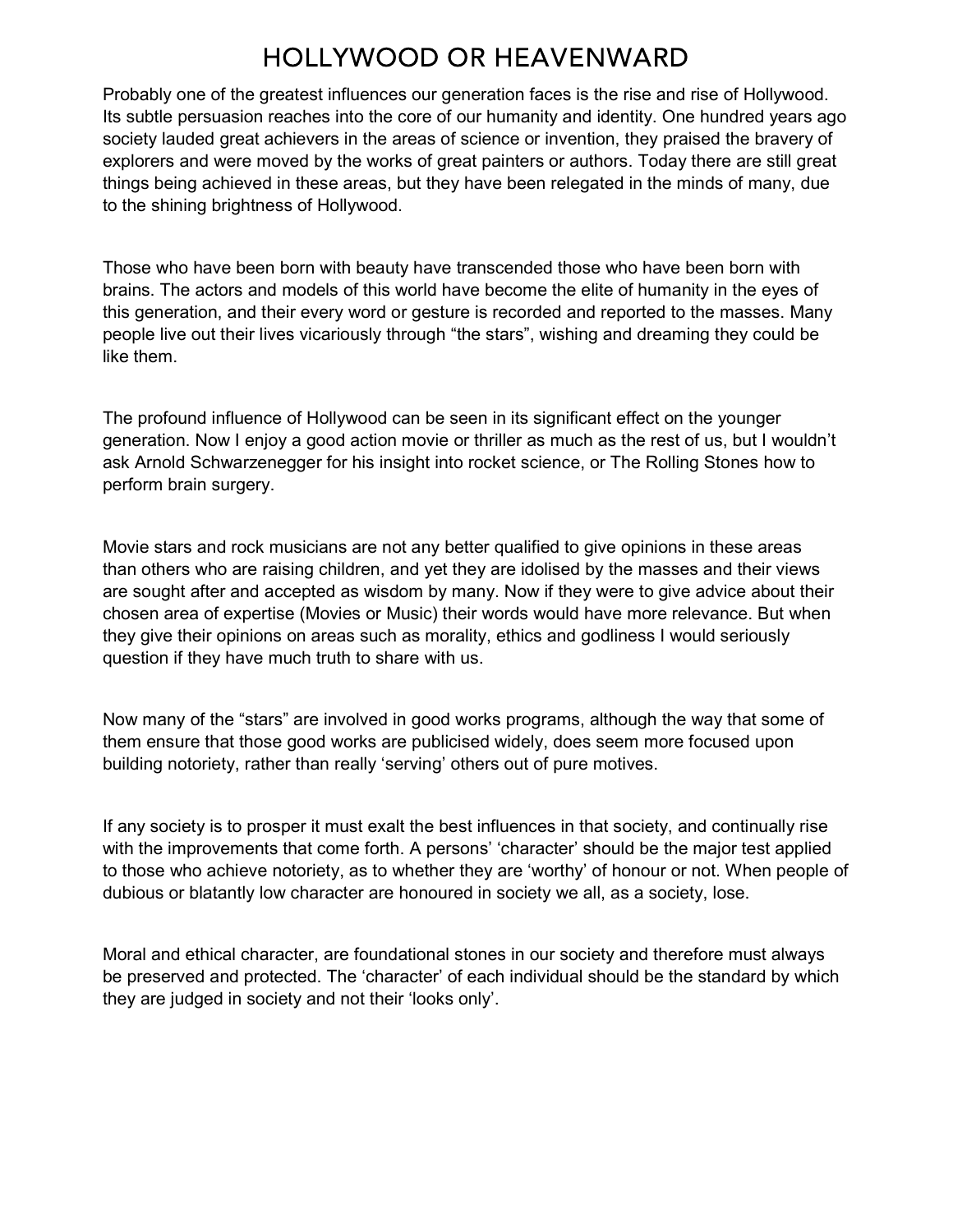## **HOW DOES HEAVEN SEE YOU?**

I think one of the more interesting questions we could ask ourselves occasionally is "How does heaven see me?" Being able to find the heart and mind of God on this and many other subjects is not always easy, but there are some insights available that can assist along the way to finding this out.

Often as men we can unconsciously fall into the habit of judging ourselves merely by the results we may or may not be currently seeing in our life. Often for a man the results we look for can be in ministry or business, or in our personal life at home. Are we achieving what we hoped to achieve? Are we providing well for our family? Am I making good parenting decisions? Is my life with God on track? How am I really doing as a father? Do I really have a good marriage?

As important as all these areas are in our lives as a man, they are still external results, and if we merely stay on the merry-go-round of achieving results all our lives we may miss our divine destiny. I would suggest that there is an insight that is found in our belief system that can release much of the pressure that a 'results mentality' brings.

When the eyes of heaven look down upon us what do they see? Do they see a failure? Do they see a success? Do they see a man who is struggling to do his best in difficult circumstances? I believe the answer to all these questions is No!

Heaven does not see our lives as we see them. The eyes of heaven see beyond human achievements or failures, and judge according to eternal heavenly values and not as men judge. One of the most powerful insights I have received into how heaven really operates, I received from my grandmother.

She was not theologically trained, and probably couldn't recite all the books of the bible in order, and position them in a historical time-line in under fifteen seconds, but she possessed a quality that I long for in my own life, and have rarely glimpsed within the modern church.

The quality of spirit she possessed was that of grace and love. All my family felt it and responded to it, we all knew that no matter what went wrong in our lives or what mistakes we made, that 'grandma' would always be there with a listening ear. I think that unconsciously we all knew that no matter what, she accepted us and loved us just how we were.

She didn't try to change us, or to make us conform to some family standard, she just loved us and left the rest up to God. You know, heaven is like that too, it doesn't require results from us for acceptance or place burdens upon us that we can't bear.

When the eyes of heaven look down upon us they are filled with love, a love that is so powerful that it can reach into a human heart and fill it with peace and hope.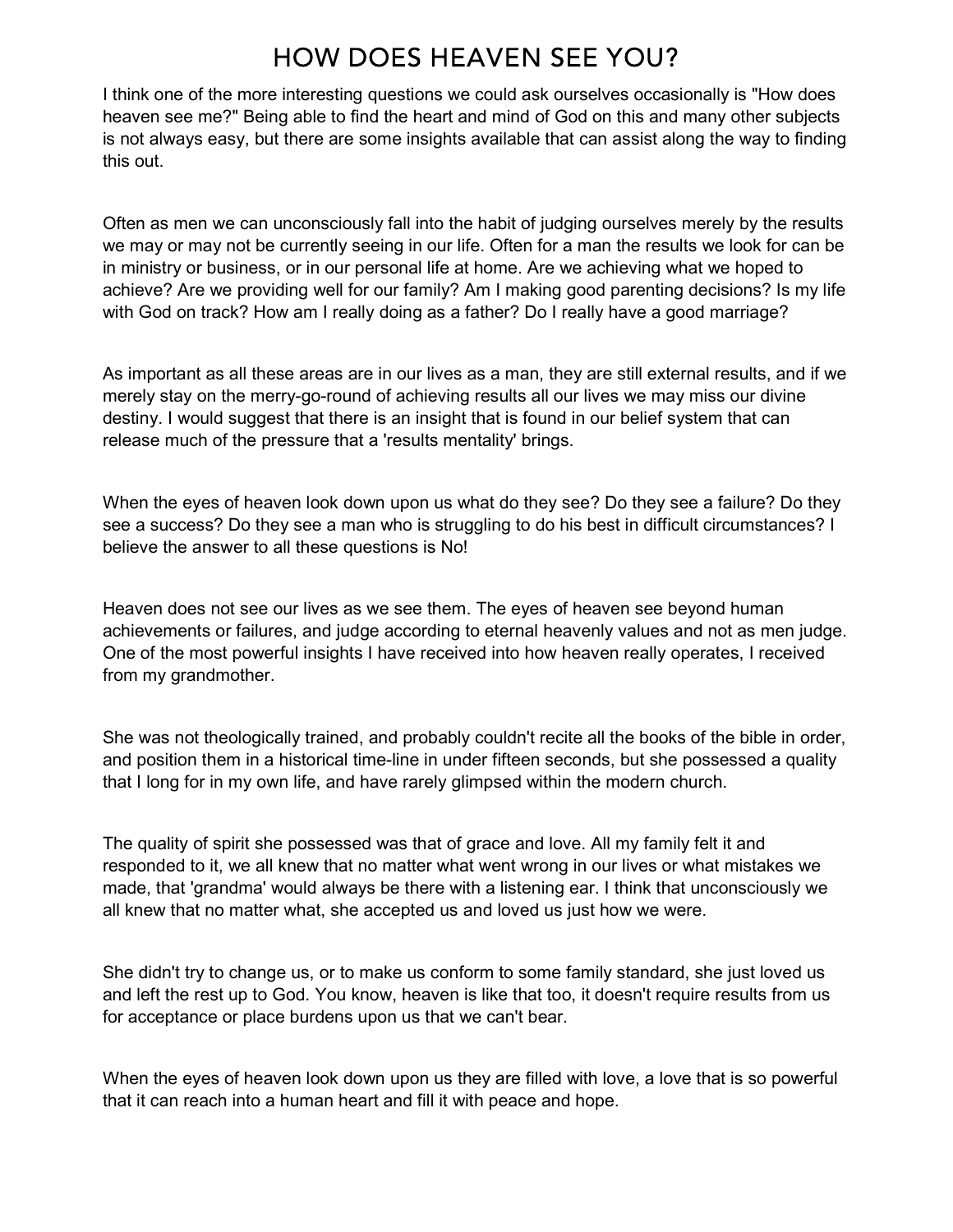When the eyes of heaven look down upon us they are filled with grace and understanding that we are merely made of dust and are destined for many struggles and failures in life, and yet we are accepted and cherished as heavens dear children.

When the eyes of heaven look down upon us they are filled with hope and joy, because they know that God's own power and ability is strong enough to bring us through any trial we must face on this earth and present us without fault in His presence.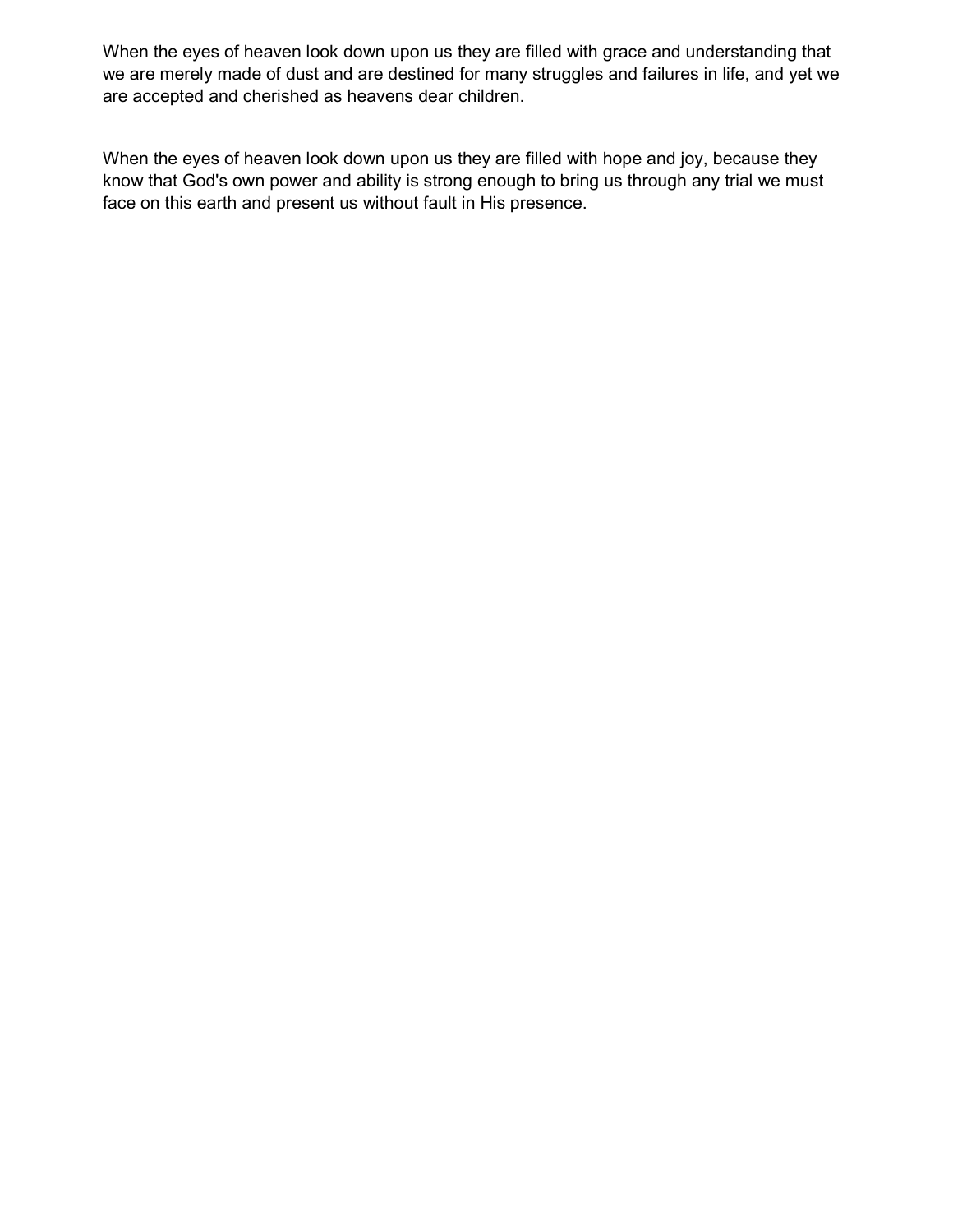### The Lord's Prayer

Matthew 6:9-13 In this manner, therefore, pray: Our Father in heaven, Hallowed be Your name. Your kingdom come. Your will be done On earth as it is in Heaven. Give us this day our daily bread. And forgive us our debts, As we forgive our debtors. And do not lead us into temptation, But deliver us from the evil one. For Yours is the kingdom and the power and the glory forever. Amen.

When the Disciples of Christ asked Him to teach them how to pray, Jesus revealed a snapshot of how heaven operates. In the Lord's Prayer we see a blueprint of the way our heavenly Father runs His family. We can learn important principles for a successful family through what was revealed in this prayer. God is our Heavenly Father and we are His family, how He deals with us as His children gives us insights into how we as fathers should interact with our own family.

### "Our Father in Heaven"

When Jesus spoke these words He revealed one of the most profound secrets of eternity, showing that God Himself loves us as a Father. Accepting Him as our Father by receiving Christ as our saviour opens up all the benefits of heaven to each and every human being. It also entails looking up to Him as your leader and Lord. Every family needs to have a leader, not a dictator or a tyrant, but someone who leads through servant hood and by example. God has given the role of leader to the husband/father in family life.

### "Hallowed be your name"

We as Christians are to honour and respect God's Name, as He is our Lord and Creator and deserves all our thanks for His mercy in our lives. In a similar way the role of 'father' in each family should be honoured and respected for their 'positions' sake. When we honor our own father in life we honour the fact that God gave him that position and in turn we honor God.

### "Your kingdom come"

God's Kingdom is His overall goal for creation, His plan and purpose that has been revealed throughout the bible and will be fulfilled at Christ's return. The father in each family should set the direction of that family, its goals and purposes (This should be done in discussion/agreement with his wife) and may also include the spiritual and relational environment within the home. Ultimately the responsibility for the family's success or failure will fall upon the father, so this should not be undertaken without due consideration.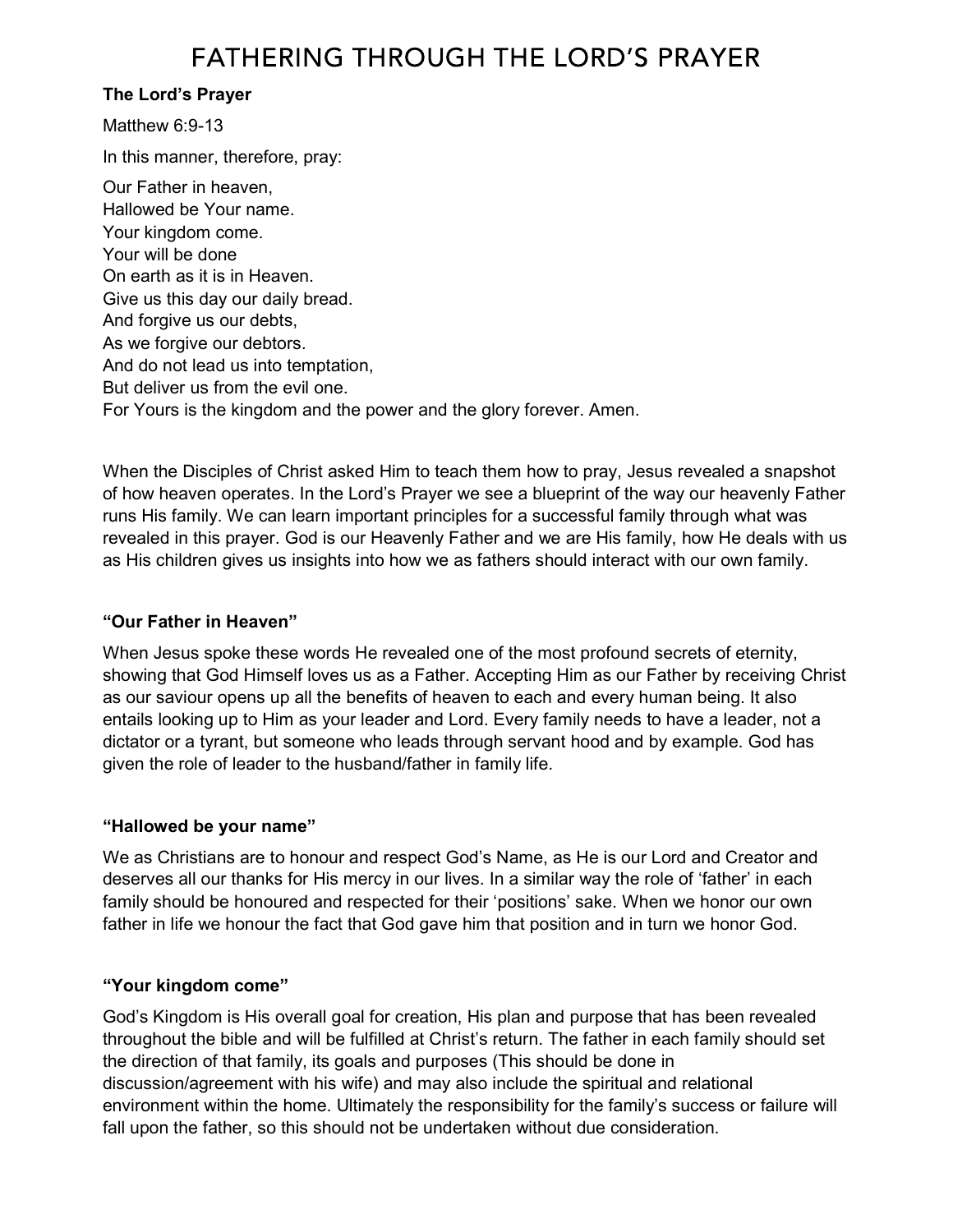#### "Your will be done"

Submitting to our Heavenly Father's will is a major key in our Christian walk, only through submission can we find the freedom we long for, to live for and with God. In a similar way, the will of the father in each home needs to be accepted whether or not it is agreed with. There is no authority without responsibility, and because the father 'shoulders' the responsibility he also has the God given authority. This is conditional upon the father submitting to God's will as revealed in the scriptures of the Bible. If a father is abusive or violent then he is no longer acting in the 'role' of father, and therefore does not deserve to be submitted to. When a father refuses to take the responsibility of fatherhood he abdicates his authority in the family also.

## "On earth as it is in Heaven"

(Here is the key!) How God does it, is how we should do it as fathers!

Jesus clearly stated the principle, we as fathers are to run our families as closely as possible to how God runs His family. We are to learn from our own heavenly relationship with God and bring the wisdom and grace from it into our own family. As God deals with us as our loving Father so are we to deal with our children.

Sometimes God disciplines us, sometimes He encourages us, sometimes He allows us to learn from our mistakes, but always He loves us unconditionally and has our very best in mind. The scriptures in the Bible reveal the nature and purpose of God for you and your children, reading it daily can help us grow more like Him in our role as a father.

### Give us this day our daily bread

One of the major roles of a father is to be the "bread winner" for the family, the provider for the household. It is his task to work and bring in enough income to enable all the families' needs to be met. This role is to be accepted in partnership with God Himself as your provider. As our heavenly Father provides for you, you can then provide for your family. Even those fathers who are unable to "work" for legitimate reasons (such as illness or injury etc) can play a major role in providing for their family through believing prayer to God.

### Forgive us our debts(sins) as we forgive our debtors

Being the 'peacemaker' in the home is a time consuming process initially, until the foundational principles are established in the 'life' of the family. The father needs to define the 'boundaries' in family life and bring the whole family into agreement with them. Explaining clearly how 'we' do life in this family is vital for agreement to come. Treating each other with respect and forgiving each other quickly goes a long way toward having peace in the home. The father should lead by example by asking for forgiveness quickly when he makes a mistake. This is a sign of spiritual strength and 'proves' that you mean what you say, and are willing to 'walk the talk'. Teaching your children about the giving and receiving of forgiveness is a huge step toward successful family life.

### Do not lead us into temptation

King David started off in life as a shepherd, taking care of his fathers' flock of sheep. He learned to lead them from place to place where the grazing was good, and to move on at the right time when the grass was becoming scarce. He also knew where all the local water holes were, and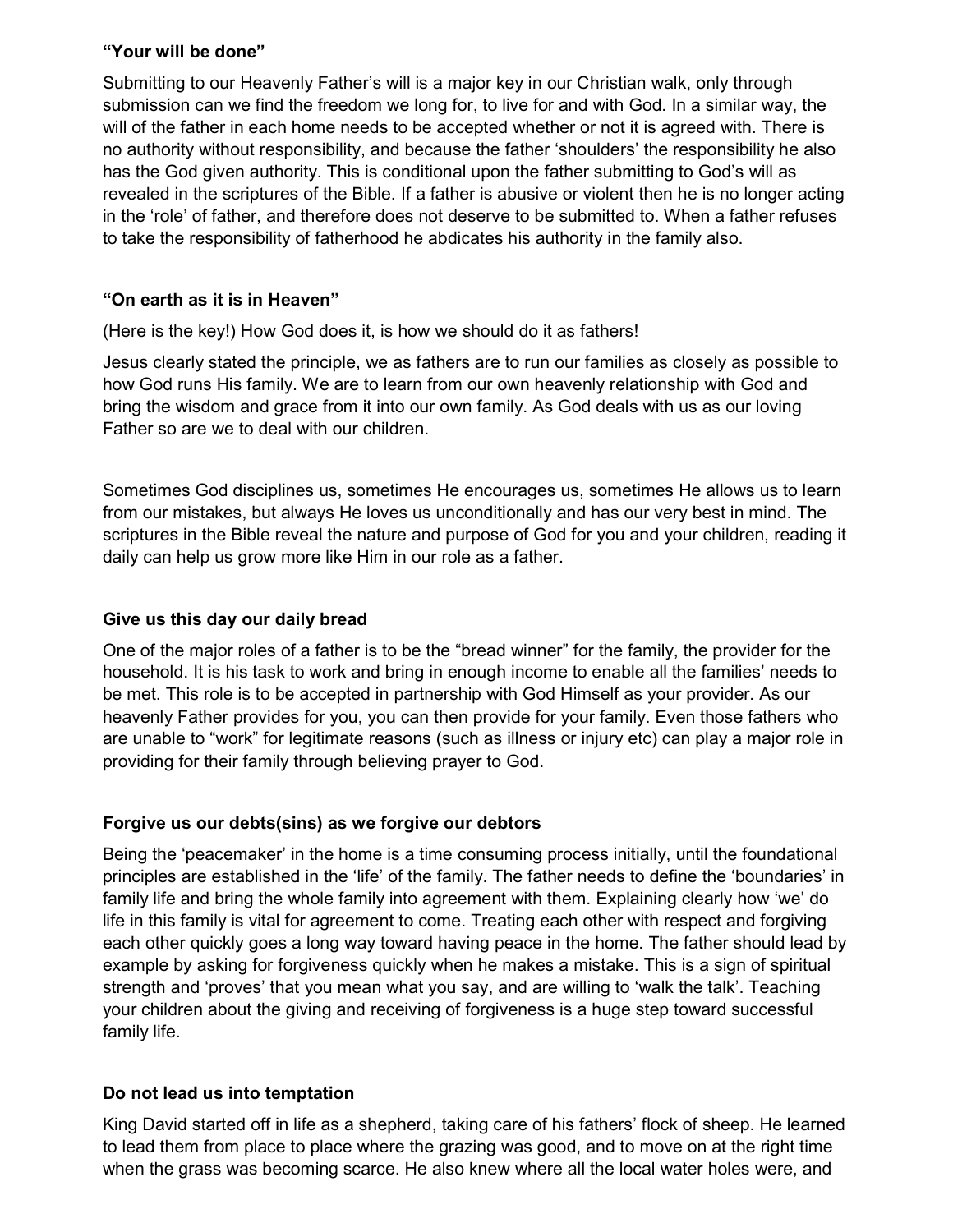the safest path to travel there. In Psalm 23 we see that David had a revelation that God was also present in 'his' life shepherding him. Leading him in the way he should go, guiding his footsteps and helping him choose the right path in life. We as fathers need to be aware of our children's decisions and assist them with gentle wisdom and guidance to help them make the 'right' choices in life.

#### Deliver us from the evil one

Part of King David's role as a shepherd was protecting his sheep from danger, whether it was along dangerous paths or the attack of mountain lions. David developed skills with stones and a sling, so he could effectively protect his flock. We as fathers can also develop skills such as awareness and discernment that will assist us in our role as protector in the family. There is no doubt that we live in a world where evil is present, and the precious lives of your children are worth protecting at all costs.

Being aware of who your children 'hang out' with, and where they go is a start to being able to protect them from evil. Not allowing computers in bedrooms is a wise step toward protecting them from the dangers of the internet. Making sure that they are safe each day to the best of your ability is how a father can deliver his children from the evil one.

### Yours is the kingdom and the power and the glory forever

Maintaining the family focus toward Christ continually will keep it from going off track. This should include if possible regular church attendance, daily bible study and family prayer times. Praying each night for your children as they go to bed sets a good pattern for later life and assists them in experiencing the 'reality' of God's love in their lives. In a thousand years time your children will still be thanking you for helping them know God and entering His eternal kingdom. Christian parenting is parenting with God's help and the wisdom He provides in the bible verses.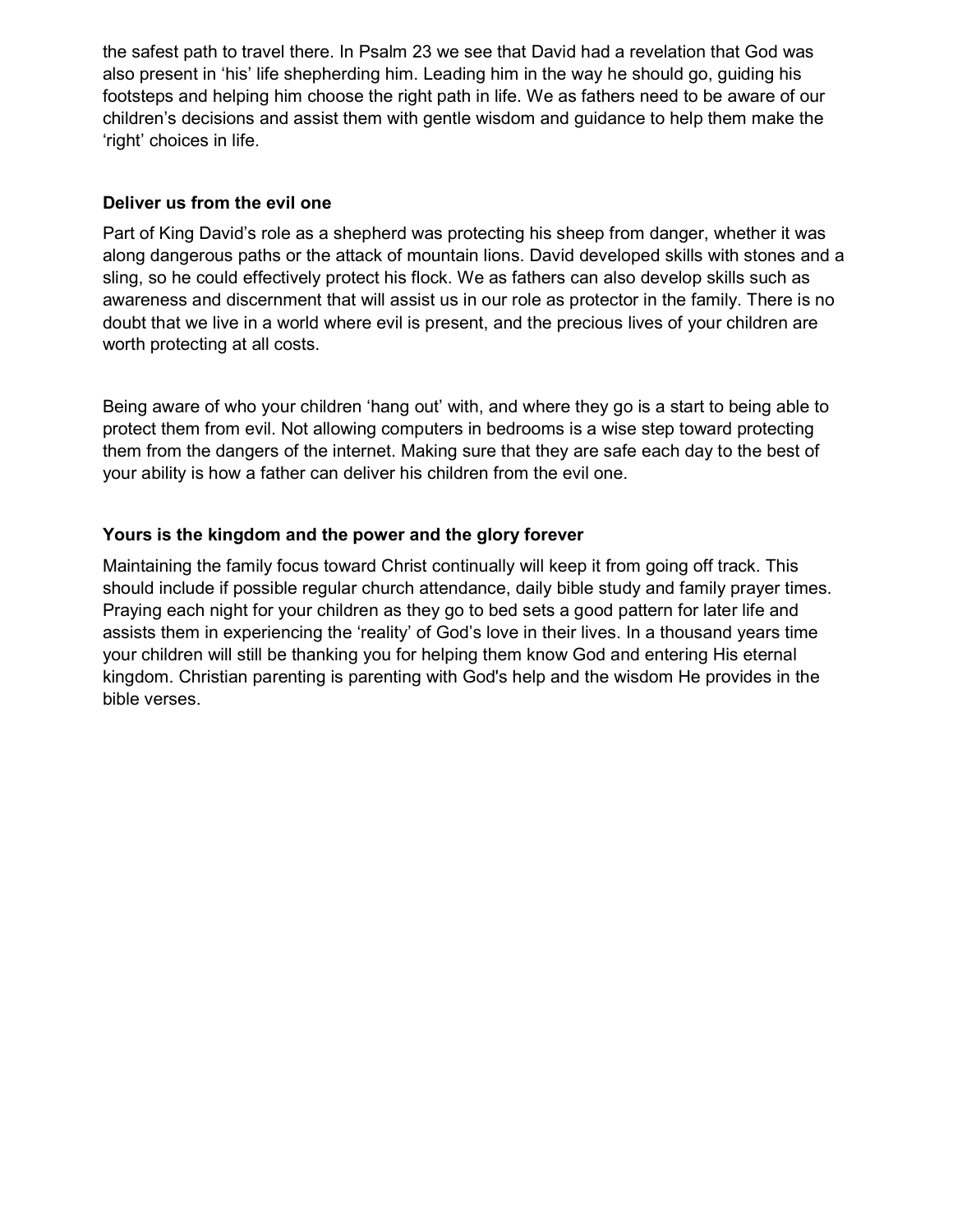# 5 THINGS THE BIBLE REVEALS ABOUT EVIL

You have only to turn on the television any day of the week and watch the news, to realise that we live in a world where 'Evil' is present. The subject of 'Evil' in the world is often discussed but its' true causes are rarely identified. Some even go as far as blaming God for every evil thing that happens on the earth by saying "If God is such a good God why does He allow all these terrible things to happen?". But where does 'Evil' really come from and who is really to blame? What do the Bible verses reveal on the subject of Evil?

### The origin of evil

(Ezekiel 28:15)

You were perfect in your ways from the day you were created, Till iniquity was found in you.

'Evil' is not just a mystical form without substance or without origin. The Bible reveals that 'Evil' actually proceeds from and is centred around the being called the Devil/Satan, and that he has many minions called demons serving him. Satan used to be called Lucifer when he was originally one of God's Archangels in Heaven, but when he formed sin and rebellion within himself he was judged by God and was cast out of Heaven.

## The influence of evil

### (1 John 3:8)

He who sins is of the devil, for the devil has sinned from the beginning. For this purpose the Son of God was manifested, that He might destroy the works of the devil.

When Satan fell to the earth because of his rebellion against God he devised a scheme to corrupt the purity of God's creation, and in particular Mankind. Man had been made in God's image and likeness, and given authority to rule the world by God. After deceiving man into disobeying God in the Paradise of Eden, Satan took the ruler-ship of the earth from man, and began to distort men into his own perverted image spiritually. Satan's sin nature came into man when we disobeyed God and now all men are influenced at times by desires to do evil.

### The responsibility for evil

### (2 Corinthians 5:10)

For we must all appear before the judgment seat of Christ, that each one may receive the things done in the body, according to what he has done, whether good or bad.

Although Satan originally deceived man to fall into sin, man is not without fault before God. Man was given a free will and the ability to make his own choices when God breathed life into him. These choices were meant to be made within the safe boundaries of the will of God, but when man fell into disobedience he became estranged from God because of sin. Man was free to make his own choices, but was not free from the consequences of those choices and therefore we also carry responsibility for our own sins before God.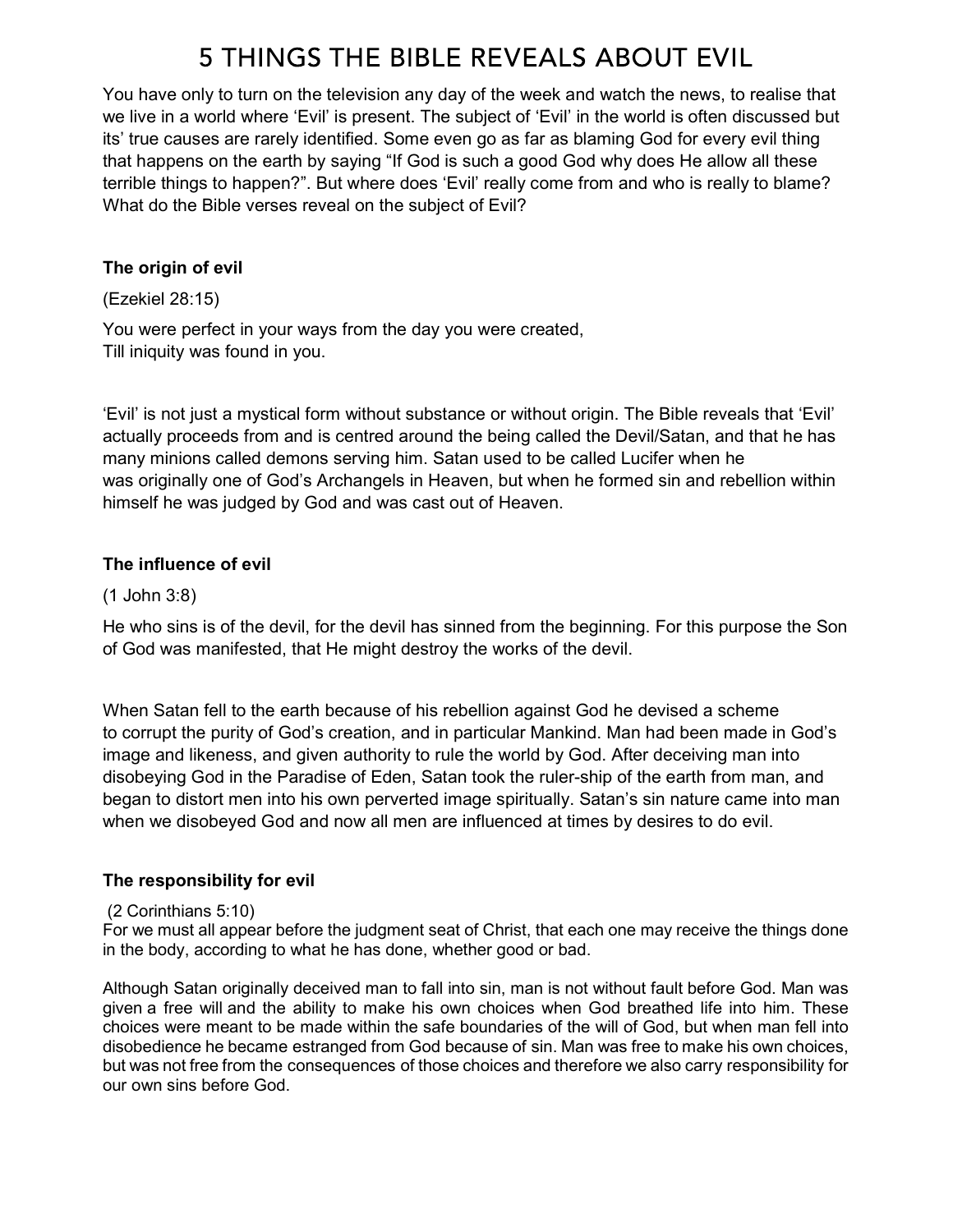#### The judgement of evil

 (John 12:31) Now is the judgment of this world; now the ruler of this world will be cast out.

Through the Death, Burial and Resurrection of Jesus Christ God accomplished an exchange and brought man back legally from under the rulership and influence of Satan's kingdom. The perfect Son of God willingly paid the penalty for mankind by allowing Himself to be crucified as a sacrifice and sin offering before God. The 'sinless Christ' paid the price for 'sinful' man, and because He was sinless He was also able to conquer the ultimate result of sin, namely death. Now all men who accept Jesus Christ as Lord and Saviour are forgiven of their sins before God and released from the dominating power of evil.

#### The conclusion of evil

#### (Revelation 20:10)

 The devil, who deceived them, was cast into the lake of fire and brimstone where the beast and the false prophet are. And they will be tormented day and night forever and ever.

The Bible reveals that just as Evil had a moment of beginning in the heart of Satan so it will ultimately have an end. Throughout many places in the Bible the downfall of Satan's kingdom is spoken about and foretold. Although all men are offered the possibility of eternal salvation in Christ, still many choose to live apart from God's saving grace. Satan has already been found guilty before the Throne of God but his final sentence is carried out when he and his demons are cast into The Lake Of Fire for eternity. It is important to realise that for man there are only two possible destinations in eternity, Heaven or Hell/Lake of Fire. The Bible is very clear in stating that sinful men who reject the salvation found only in Jesus Christ will join Satan in the Lake of Fire.

This important subject has been portrayed to you clearly stating what the Bible says, not to scare you but to inform you of the current reality that you and all mankind face together. The choice is still yours, but understand that your children will often follow you into your eternal destination, where ever that may be.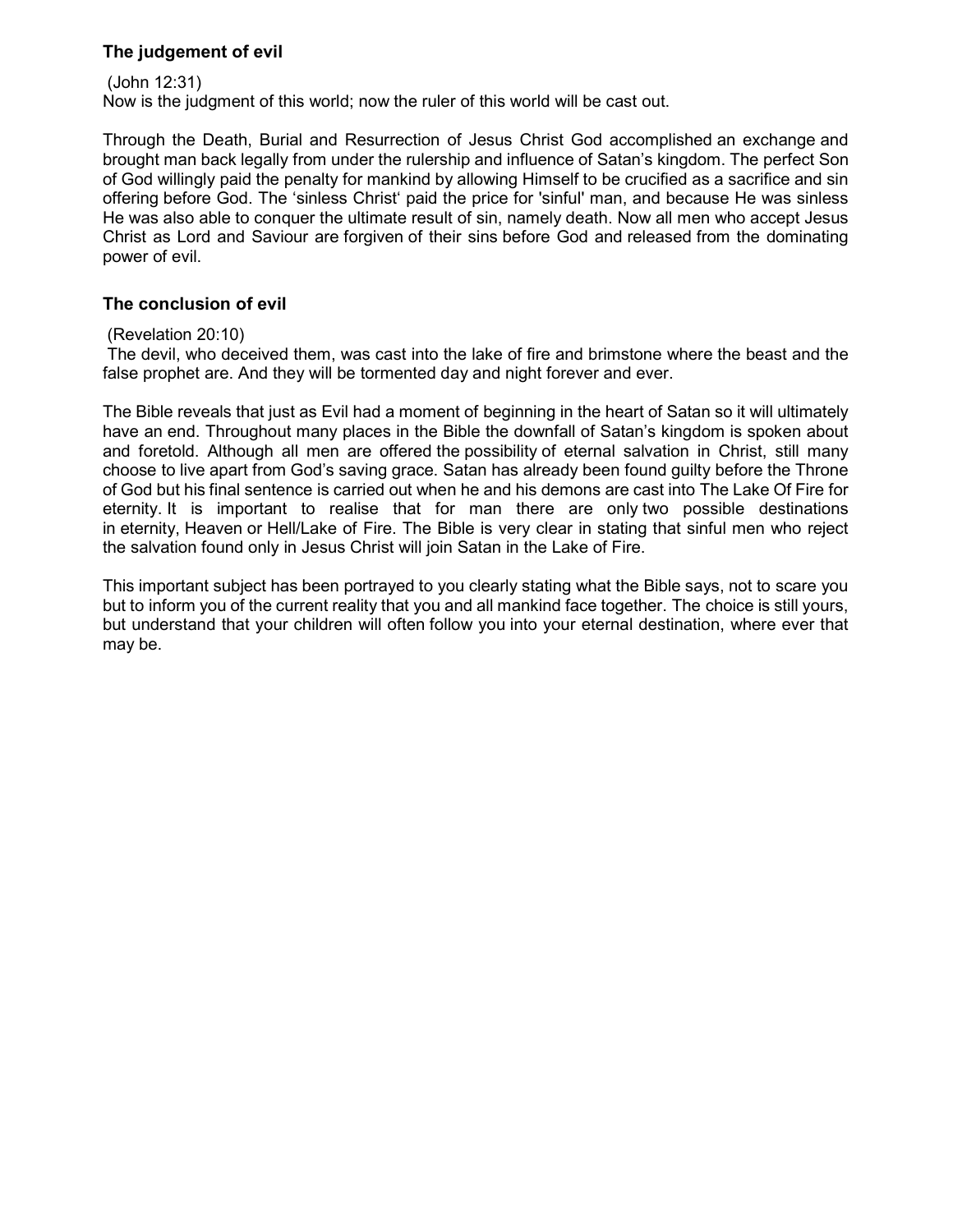# 5 THINGS THE BIBLE REVEALS ABOUT GOD

We live in a generation where the knowledge of what is actually written in the bible is no longer widespread within the community. Many people have vague recollections of some mis-quoted scripture that somebody mentioned years ago and that often makes up the extent of their individual bible knowledge. Here are some important facts that the Bible reveals about God.

## God is revealed as Creator

(Genesis 1:1) In the beginning God created the heavens and the earth.

The Book Of Genesis reveals that God was always there, even before everything we know ever existed. God has the ability to speak creatively and by using that ability He created the earth, the heavens, the stars and all life upon the earth, even man. Man is the pinnacle of God's creation and it was for us that He made the world to enjoy. The bible reveals that man was originally made "In God's image and after God's likeness" and the world was given to us to take care of. We continued in this role and in constant communication with God until we were deceived by Evil and fell into disobedience and sin, and as we fell out of relationship with God we were excluded from the Paradise of Eden.

### God is revealed as holy

(Isaiah 6:3) "Holy, holy, holy is the Lord of hosts; The whole earth is full of His glory!"

Many times throughout the scriptures God is revealed as Holy, this word has many meanings but when it is used to speak of God Himself it has the connotation of His Sinless Purity and Perfection and that He is Exalted in that perfection far above all that man can understand. When His holiness is revealed to man we can only behold Him in awe and wonder. For this reason Man was excluded from God's Paradise, for in our sinful state we could no longer stay in His Holy presence.

## God is revealed as love

(1 John 4:8) He who does not love does not know God, for God is love.

All that man knows of real love comes from God. God does not just 'love people', He is Love. Love is part of His very nature, it is one of the things that make Him who and what He is. It was His great love for mankind that compelled Him to design a plan that would lead us back into relationship with Him after we fell into sin. Even though man had chosen to rebel against God, because of who and what He is, God chose to create a way back to Himself for those who desired it.

## God is revealed as Saviour

(Luke 1:47) And my spirit has rejoiced in God my Saviour.

The Plan Of Redemption that God devised was to be outworked over thousands of years, as He firstly showed man what sin was, and then ultimately provided the way for mankind to overcome sin and separation from Himself. The Bible reveals God as a 'Trinity' namely God The Father, God The Son and God The Holy Spirit. In God's great love for man He sent His own Son, Jesus Christ to die for our sins and pay the price for man to be restored back into relationship with Himself. Jesus took the punishment that was due to us for our sins, upon His own sinless body and became the way of eternal salvation.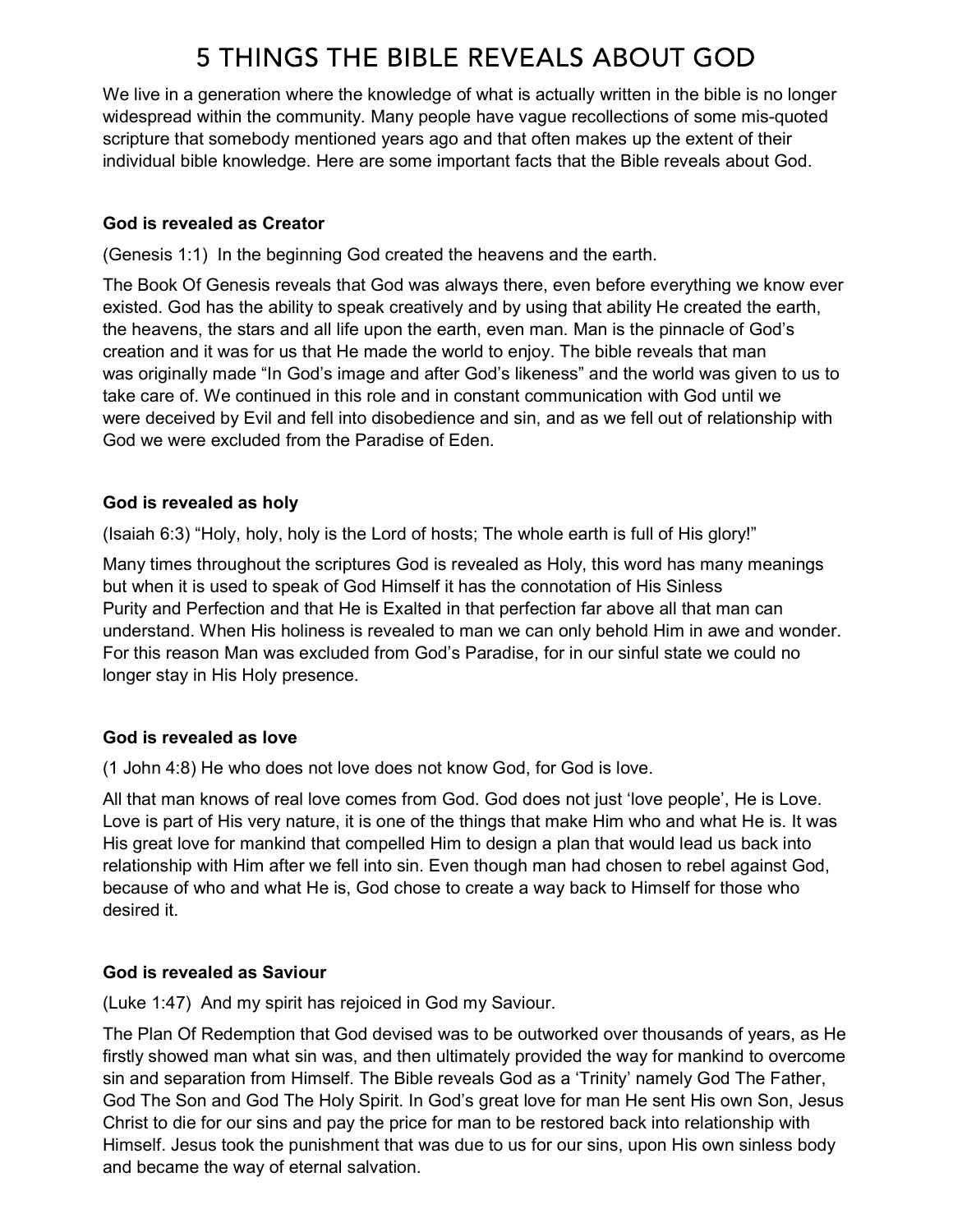### God is revealed as Judge

(2 Timothy 4:1) I charge you therefore before God and the Lord Jesus Christ, who will judge the living and the dead at His appearing and His kingdom

Sin cannot live in God's presence because He is Holy, and therefore sin must be judged by Him and dealt with eternally. If sin was allowed into Heaven its heavenly perfection would be marred, and it would be Heaven no longer. All men are given the opportunity to receive God's salvation through accepting Jesus Christ as Lord and Saviour, but those who reject God's way of salvation condemn themselves and can not be allowed to stay in Heaven. They must therefore be judged and be eternally separated from God and His Kingdom by being sent to Hell/Lake Of Fire. God did not make Hell for men but for the devil and fallen angels/demons, but those who reject Christ's free gift of salvation leave God with no alternative as the Judge of Mankind.

Remember that our children will usually follow in our footsteps, whether they lead to life or death.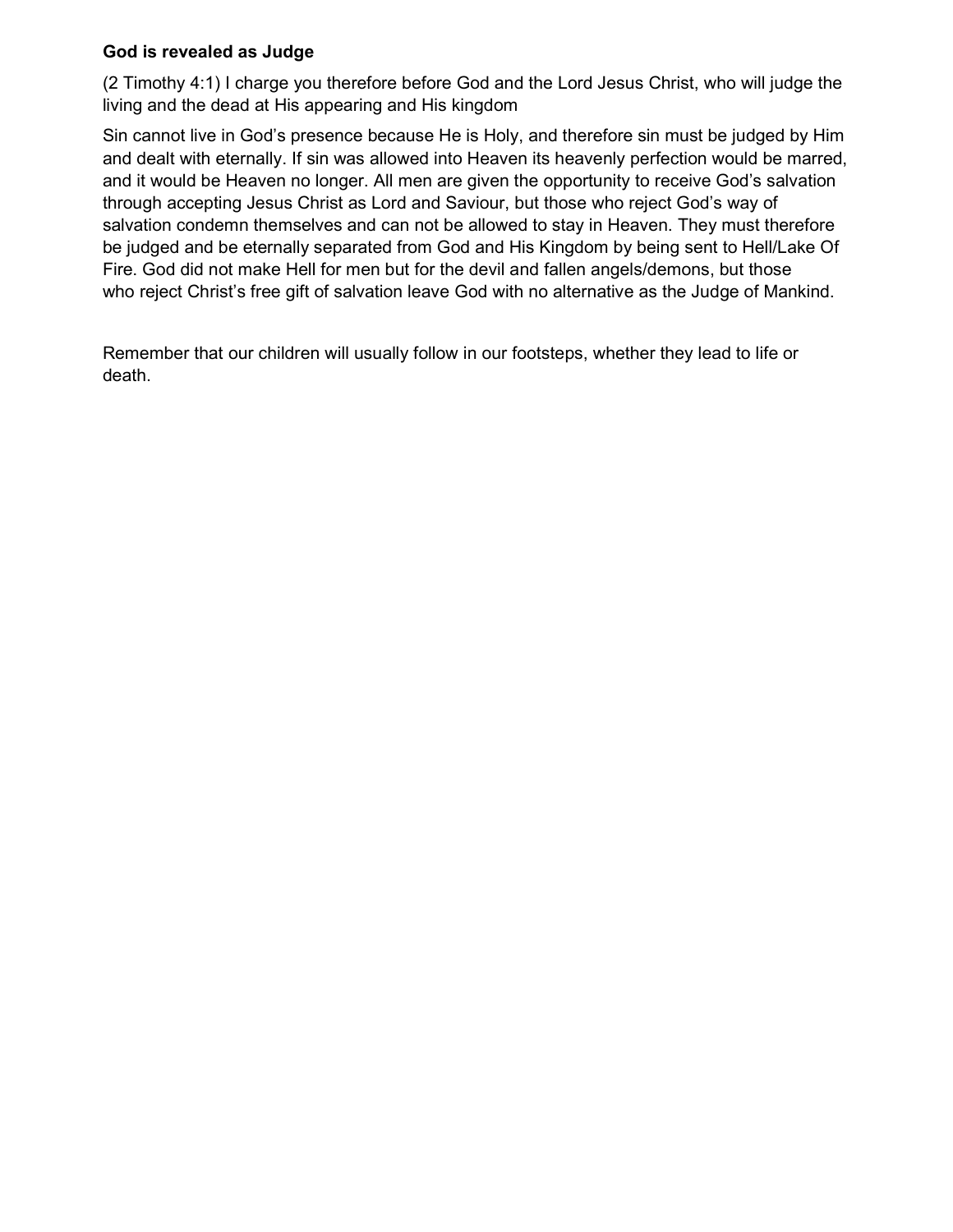## 5 THINGS THE BIBLE REVEALS ABOUT MANKIND

The role of mankind in creation and in eternity is probably one of the most misunderstood and fought over questions in the world. Who are we, where did we come from, and where are we going as a species? Everybody it seems has an opinion on the subject, but far fewer have a realization of the spiritual reality in which we live and which influences those opinions.

#### Mankind is eternal

Genesis 2:7

And the Lord God formed man of the dust of the ground, and breathed into his nostrils the breath of life; and man became a living being.

From the moment God breathed His life into mankind we were always going to live forever. God is 'spirit' and as He breathed into us He created us as a 'spiritual being' too. It has been said "Man is a spirit, who lives in a body and has a soul", and this statement is biblically correct. The moment you die physically and leave your body you step into your spiritual eternity, and you will live forever somewhere. The question that must be foremost upon our minds is where will we spend that eternity?

### Mankind is greatly loved by God

Jeremiah 31:3

The Lord has appeared of old to me, saying: "Yes, I have loved you with an everlasting love; Therefore with lovingkindness I have drawn you.

God created Mankind because He is 'Our Father in Heaven' and He desired to have children to share eternity with. Of all created beings only Mankind fulfilled His hearts desire for family as they were made in His Image and after His Likeness. God who is Love, had desired children to share His love with, and this desire became a reality through the creation of Mankind.

### Mankind is already under judgement

Psalm 1:5

Therefore the ungodly shall not stand in the judgment, Nor sinners in the congregation of the righteous.

From the moment that Adam and Eve disobeyed God in the Garden Of Eden they became servants to sin and spiritual children of the one who had deceived them, namely the devil, Satan. By choosing to obey Satan they accepted his rule in their lives and sin entered into the spirit of Mankind. Now every generation born has sin as part of their spiritual DNA. Every man born has the sin nature influencing them, which then culminates in their own personal sins.(Sometimes it just seems easier to do wrong than do right!) Sin and sinful man can not be allowed to live in Heaven or else Heaven would no longer be Heaven, and therefore sin must be judged and those found guilty condemned to an eternity cut off from Heaven.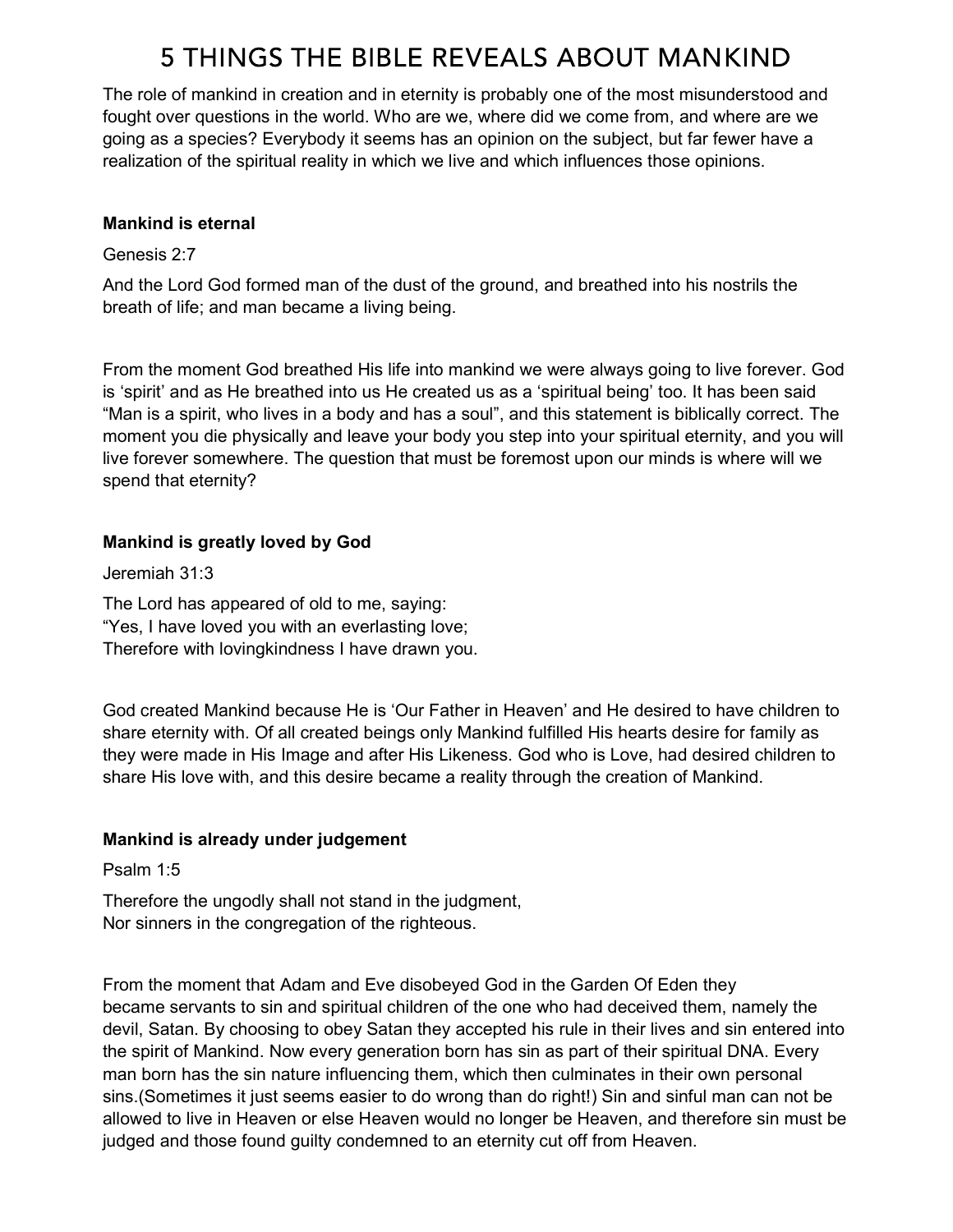#### Mankind needs to be reborn spiritually

#### John 5:24

"Most assuredly, I say to you, he who hears My word and believes in Him who sent Me has everlasting life, and shall not come into judgment, but has passed from death into life.

Because Mankind is spiritually corrupted he needs to be re-made spiritually if he is to be accepted into an eternity in Heaven. His sin must be dealt with first and that is where Jesus Christ (God's Son) comes into the picture. God is a just judge and can not merely acquit the guilty or else He would cease being just and fair. God devised a plan where the debt that was due from our own individual sins could be paid for in full by the Death of His own Son Jesus Christ. Those who believe in Jesus and accept His Lordship over their lives are reborn spiritually. Those who are spiritually reborn are no longer children of the devil, Satan and are restored into relationship with God and become His children.

### Mankind has a glorious future

#### Revelation 22:5

There shall be no night there: They need no lamp nor light of the sun, for the Lord God gives them light. And they shall reign forever and ever.

Those who are re-born spiritually become children of God and as His children have a glorious future awaiting them in eternity. The fulfillment of God's eternal desire for children is found in us and upon us will He pour out His blessings and richness forever. As our Creator He knows exactly what we need and what will bring us satisfaction and joy, and it is His delight to grant us those very things for eternity. The Bible reveals that there will be new heavens and a new earth and we will no longer be influenced by anything evil, but will have our hearts overflowing with God's goodness and love always.

### John 14:2

In My Father's house are many mansions; if it were not so, I would have told you. I go to prepare a place for you.

We all have a choice to make as men, do we continue to live for ourselves under the influence of our sinful nature or do we bow the knee to the Lordship of Jesus Christ and be restored back into our rightful place as children of God? Our children are watching us for leadership, let us ensure that we lead them to an eternity worth living.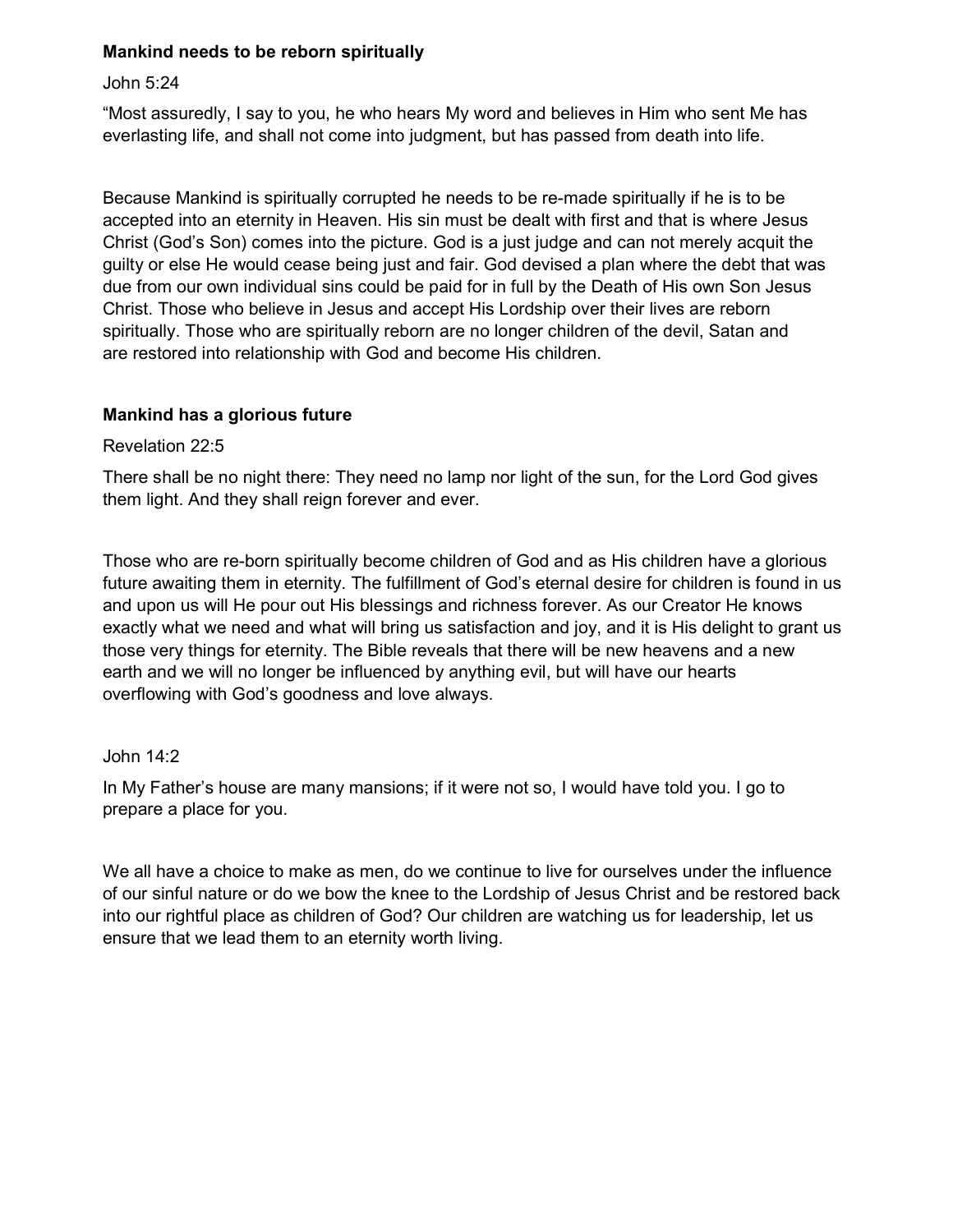# 5 THINGS THE BIBLE REVEALS ABOUT JESUS CHRIST

In 2013 Jesus Christ was named the most significant person ever in history. Wikipedia ranked Jesus Christ(1st) ahead of Napoleon Bonaparte(2nd) and William Shakespeare(3rd) on the impact each person had in influencing people's opinions over history. But who is Jesus Christ really? Did He really live 2,000 years ago and do all those things? What does the Bible really say about Jesus?

## Prophecy of Jesus coming

#### Isaiah 7:14

Therefore the Lord Himself will give you a sign: Behold, the virgin shall conceive and bear a Son, and shall call His name Immanuel.

There were more than 300 prophetic scriptures that Jesus Christ fulfilled in His lifetime, these words were spoken by God's prophets 100's of years previously concerning the coming of the Messiah. Many of these prophecies were 'time specific' and related to historical windows when certain things had to happen for the 'Messiah' to be revealed. Only one person in all history fulfilled each and every prophecy and that was Jesus Christ. Jesus Christ was born miraculously of the virgin Mary after the Holy Spirit overshadowed her as foretold by the Angel Gabriel. Jesus although fully a man, was born without the sin nature that had plagued mankind since the fall of Adam and Eve.

#### Jesus' miraculous life

### Acts 10:38

...how God anointed Jesus of Nazareth with the Holy Spirit and with power, who went about doing good and healing all who were oppressed by the devil, for God was with Him.

The life of Jesus Christ was miraculous in the extreme, and it is obvious that God's blessing and favour were upon Him. Jesus displayed incredible abilities as He taught about God's Kingdom throughout the nation of Israel, abilities that even today with all our technology we have no way of emulating. He healed every sickness and disease among the people, He made the lame to walk and the blind to see. On more than one occasion He raised people from the dead and restored them to their families alive and well. He exercised authority over the elements by walking on water and commanding storms to cease, but even this was surpassed when He rose again from the grave, having conquered death.

### Jesus defeated Satan's power

### John 12:31

Now is the judgment of this world; now the ruler of this world will be cast out.

Jesus ultimate purpose was to destroy the unending influence and power that the devil, Satan had wielded over all of mankind since our fall in the Garden of Eden. He accomplished this not through sending forth armies into battle, but through the greatest act of love ever seen. Jesus willingly went to the Cross of Calvary to pay the price due for the sins of all mankind,